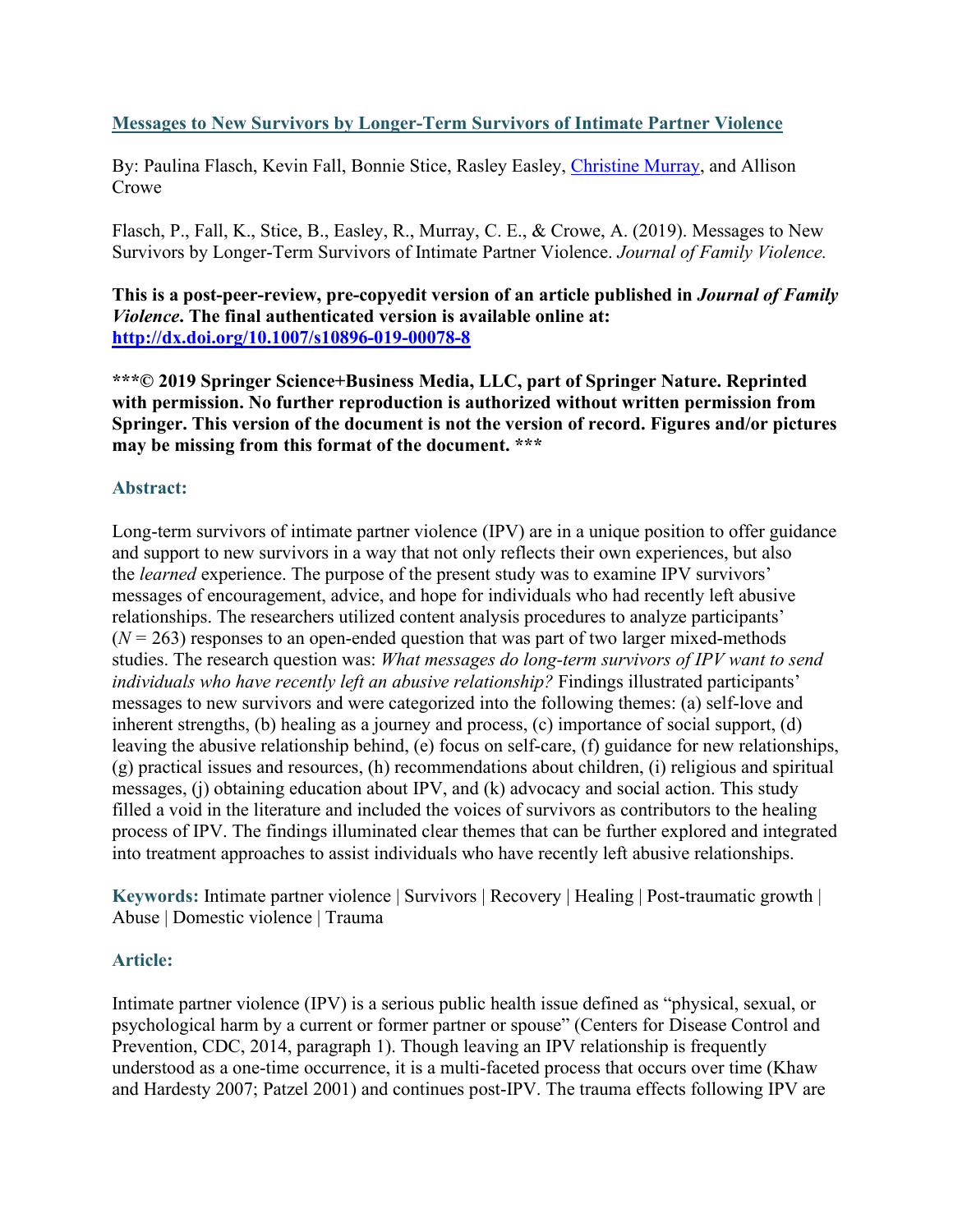well-documented in the literature and include post-traumatic stress disorder (PTSD; Bergman and Brismar 1991), depression (Mechanic et al. 2008), substance abuse (Kaysen et al. 2007), negative financial consequences (Voth Schrag 2015), housing instability (Sullivan et al. 2018); negative physical and mental health outcomes (e.g., Coker et al. 2002), and social stigma (Murray et al. 2015a). Scholarship on IPV recovery and post-traumatic growth has also increased in the past several decades, highlighting the strengths of survivors and the prosperous lives they are able to establish following abuse (Ai and Park 2005; Allen and Wozniak 2011; Anderson et al. 2012; Baly 2010; Davis and Taylor 2006; Evans and Lindsay 2008; Flasch et al. 2015, 2019).

In this present study, we hoped to hear survivors' own voices in terms of the messages they hoped to share with those who had recently left abusive relationships. Recommendations and advice for others provides a missing piece that may not be adequately uncovered by solely examining personal experiences. Other researchers have explored trauma survivors' advice and recommendations for policy (Cerulli et al. 2015) and for service providers (Gagnon et al. 2018) and have found these perspectives to hold unique value. We wanted to use such as lens to better understand the advice and messages to other survivors. That is, being further along in the recovery process, what messages did our participants have for individuals who had recently left IPV relationships? This question was unique in that it did not ask for survivors' own experiences, but rather for the culmination of meaning and lessons learned.

One aspect that has garnered increasing attention in the trauma recovery literature is the role of clients in advocacy and social justice efforts (Morgan and Coombes 2013; Flasch et al. 2015; Murray et al. 2015b; Ratts and Hutchins 2009). That is, when survivors engage in advocacy both for themselves and for others, they experience empowerment and meaning, which is healing and facilitates growth (Murray et al. 2015a, b; Flasch et al. 2015; Ratts and Hutchins 2009). On the receiving end, utilizing survivors' perspectives honors their experiences and provides unique learning opportunities and insight for others in similar situations. *Helping others* has been a theme in many qualitative studies on the recovery process of survivors of IPV (e.g., Hou et al. 2013; Flasch et al. 2015, 2019; Murray et al. 2015b). Indeed, survivors have helped others by serving as advocates in the community and aiding in the creation of therapeutic approaches by taking part in research studies. This present study was another avenue for survivors to support new survivors. The current study was part of two larger studies that examined the stigma and recovery experiences following IPV. The focus of the investigation was to examine the specific messages of encouragement and advice from 263 participants (long-term IPV survivors) to new survivors. It is our hope that these messages add to the IPV recovery literature by infusing the voices of survivors in a way that has not yet been explored.

## **Recovery Experiences of Survivors of IPV**

Though scholarship on trauma effects from IPV is well-documented, less attention has been paid to the healing experiences that facilitate IPV recovery and post-traumatic growth, though such literature is increasing. Recovery from IPV is a unique form of trauma recovery due to its intimate, complex, and chronic nature. In describing recovery from IPV, scholars have suggested varying definitions. Farrell (1996) described this process as "a multidimensional phenomenon consisting of physical, mental, and spiritual components… [that involves] … reconnecting the fragments of the self by putting into perspective the past experiences of abuse" (p. 31). Evans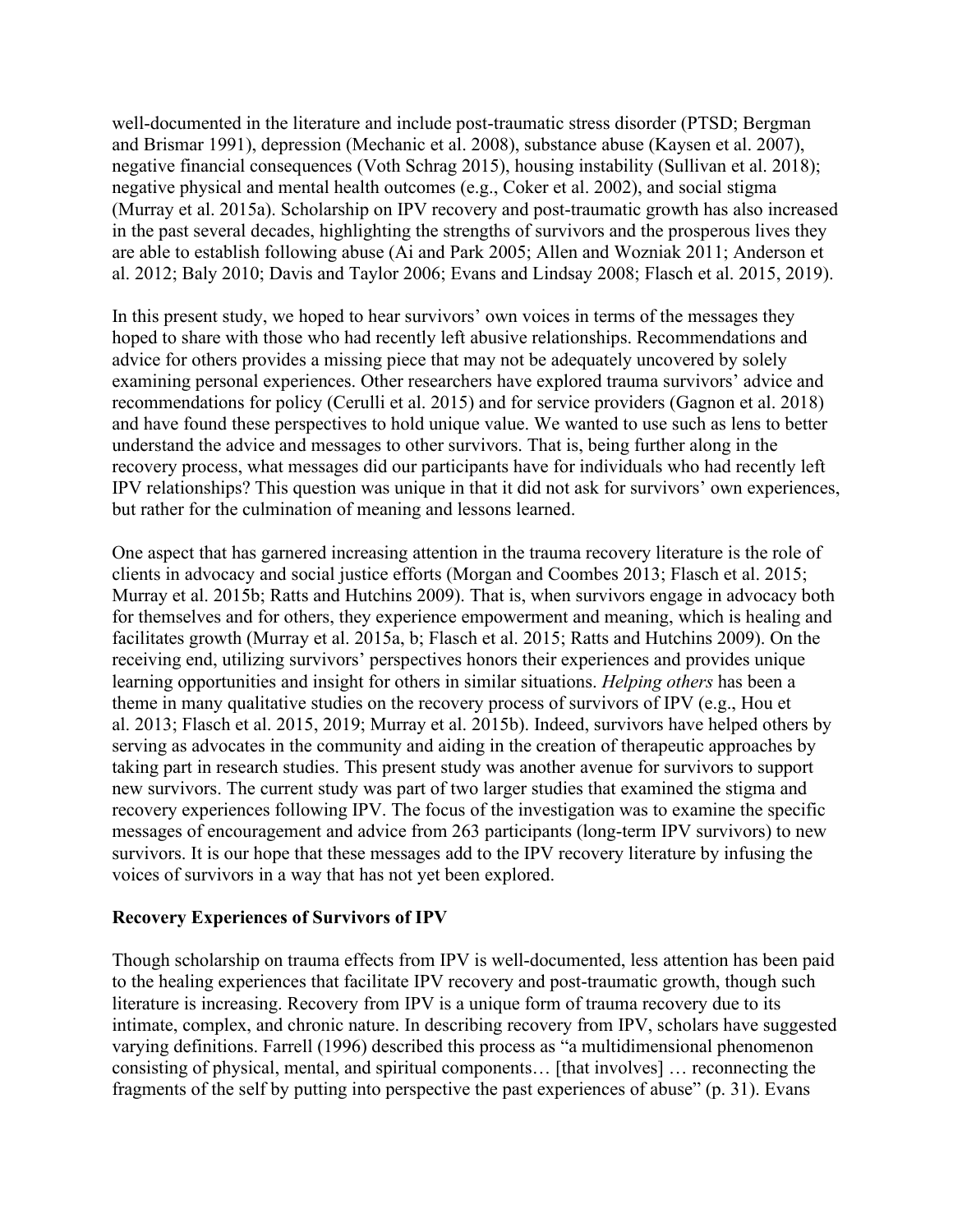and Lindsay (2008) described it as *integration* rather than *recovery*, arguing that recovery from IPV is unlikely and even undesired. Further, Lewis and Watts (2015) named the recovery phase *piece by piece* based on survivors' descriptions of taking one step at a time. Better understanding the process of recovering from IPV grounds the present study and helps provide context for participants' messages to other survivors.

#### IPV Recovery as an Ongoing Process

In one study, Abrahams (2007) found that survivors of IPV progressed through a process similar to bereavement. Survivors initially encountered *reception*, in which they experienced denial and numbness; they then progressed to *recognition*, during which they dealt with feelings of anger and frustration and began to recognize and accept their experiences. Finally, in the *reinvestment* stage, survivors became more connected to the community and began to partake and reengage in life. Other researchers (e.g., Smith 2003; Wuest and Merritt-Gray 2001) have suggested similar developmental processes, in which survivors acknowledged their IPV experiences, dealt with struggles and challenges of the after-effects of IPV, and eventually managed to reconstruct themselves and heal. Still, researchers (e.g., Flasch et al. 2015) have found that the process of recovering from IPV is circular and interweaving, rather than linear. That is, survivors may progress through certain benchmarks of recovery, but specific events and triggers may catapult them back to earlier stages, where they may have to reconcile with unfinished business. Flasch et al. (2015) found that survivors' recovery experiences rarely met a prescribed timeline, but, rather, intersecting experiences and growth moments served to *piece together* survivors' growth and identities in a circular non-linear progression over time. Moreover, Davis and Taylor's (2006) findings suggested that survivors experienced inner (i.e., journey with self) and outer (i.e., journey with others) processes within which were specific elements for recovery. This theme was echoed in Flasch et al. (2015) qualitative study of 123 survivors of IPV where the researchers found that survivors of IPV vacillated between simultaneous internal (e.g., recreating one's identity) and external (e.g., building positive social supports) processes throughout their recovery experience. Though recovery from IPV is an individual and personal journey depending on a multitude of factors, it may be helpful to view it as an ongoing process contextualized in social and personal factors.

#### Social Support and Resources

Scholars have identified factors that affect the recovery process and may make healing more or less challenging. Such factors include social support, access to resources (both personal, social, and financial), resiliency, and the extent of abuse (Song 2012). For example, the recovery process of a survivor who has access to financial and social support (e.g., ability to pay for counseling or temporarily move in with a friend or family) may look different from a survivor who does not have those resources and who is unable to tend to psychological and practical needs (Patzel 2001; Sullivan et al. 2018; Voth Schrag 2015). Other factors that affect the recovery process include the extent of emotional and physical abuse. For example, mental and physical health needs may be more severe for some survivors, delaying their recovery (Coker et al. 2002; Mechanic et al. 2008).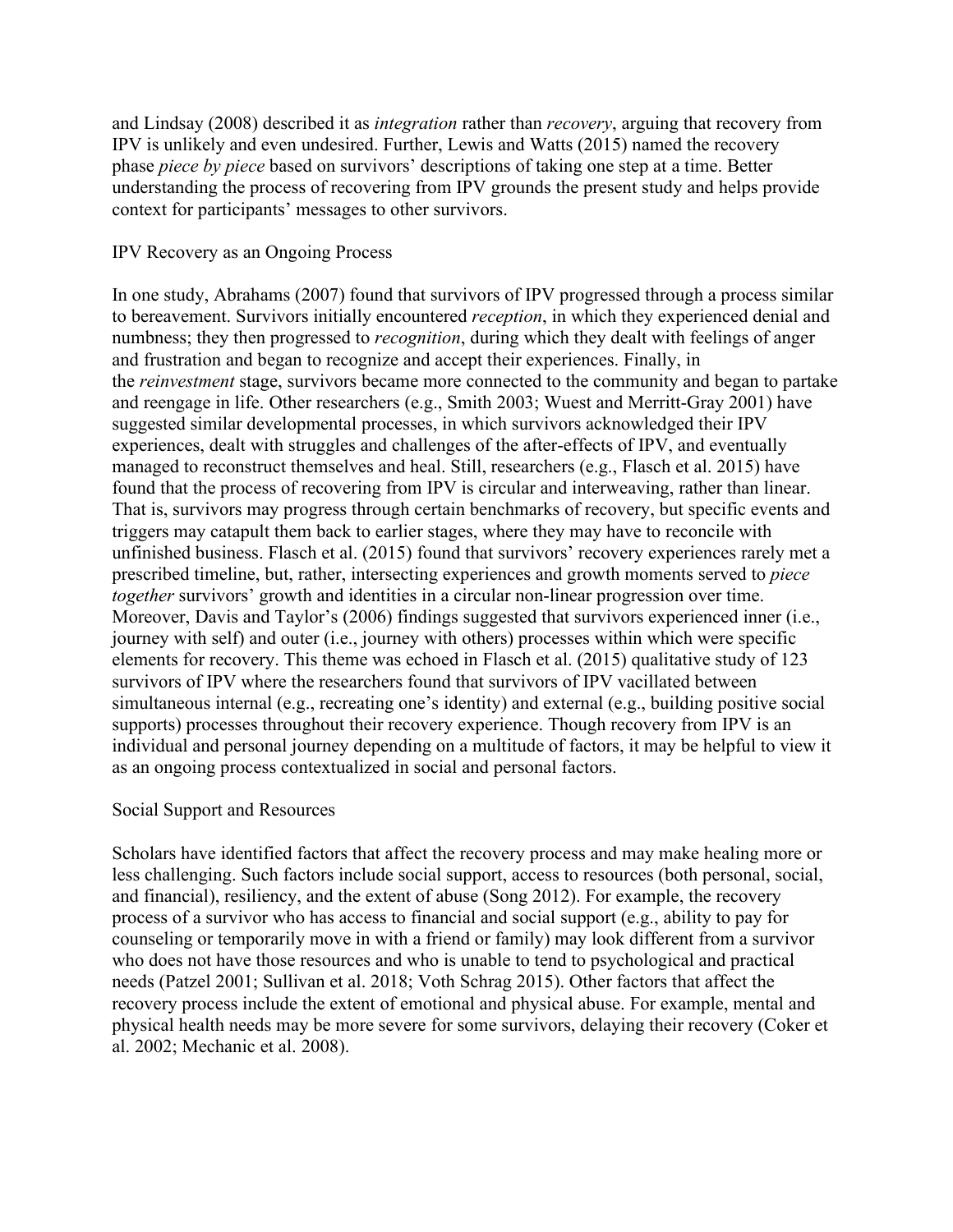Dumitrescu (2018) further emphasized the central role personal and community resources played in promoting departures from abusive relationships and mitigating the effects of IPV. That is, a culmination of factors (e.g., spirituality, hope, self-education, positive self-help, confidence, and social one) facilitated a survivor's successful leaving, while fostering resilience. One of the most significant of these factors was social support, wherein inadequacies were highly influential in an individual's decision to stay rather than leave the abusive relationship (Estrellado and Loh 2013; Zapor et al. 2015). Social support has also been found to be a mediating force between the negative effects of abuse and psychological well-being (Beeble et al. 2009). Community resources are often the hardest to acquire, and with the most barriers (Dumitrescu 2018), yet sourcing practical, legal, and financial support for individuals as they leave relationships is essential in maintaining an individual's safety and independence (Bostock et al. 2009). Thus, recovery from IPV is comprised of unique processes and factors, all which influence the progression of healing.

Though we are beginning to better understand the complex process post-IPV, no study to date has explored what messages, advice, and words of encouragement long-term survivors of IPV may have for individuals who have just left abusive relationships. Long-term survivors of IPV are in a unique position to offer guidance and support to new survivors in a way that not only reflects their own experiences, but also includes the aspects they wished had been different or present in their own journeys, the lessons learned, and their hope for others. Such elements may be missed by solely asking about participants' lived experiences. Therefore, this study aimed to add to the literature by better understanding messages of support and guidance from long-term survivors. Our research question asked, *what messages do long-term survivors of IPV want to send individuals who have recently left an abusive relationship?*

## **Methods**

The present study was part of two larger studies that examined stigma and recovery experiences of survivors' of IPV. The data set analyzed for this article was qualitative and derived from one specific open-ended question inquiring about messages by survivors of IPV to new survivors who had recently left IPV relationships. In both larger studies, the inclusion criteria were the same, the recruitment processes were the same, and the open-ended question under investigation was asked identically. Because the participants did not differ, it made sense to combine answers from both studies in order to achieve a larger sample.

### Procedure and Recruitment

The original two studies from which the data for the current study were derived used a mixed methods research design to explore the role of stigma faced by survivors of IPV and to better understand IPV recovery. Both studies were approved by the researchers' universities' Institutional Review Boards (IRB). In the larger studies, the researchers recruited participants at the national level by posting study invitations to e-mail distribution lists (e.g., counseling and therapy-related), posting invitations on domestic violence and therapy-related social media platforms, and utilizing snowball sampling by e-mailing personal and professional community contacts and agencies to distribute recruitment e-mails and study invitations to potential participants. The participants met the following inclusion criteria: (a) they were at least 21 years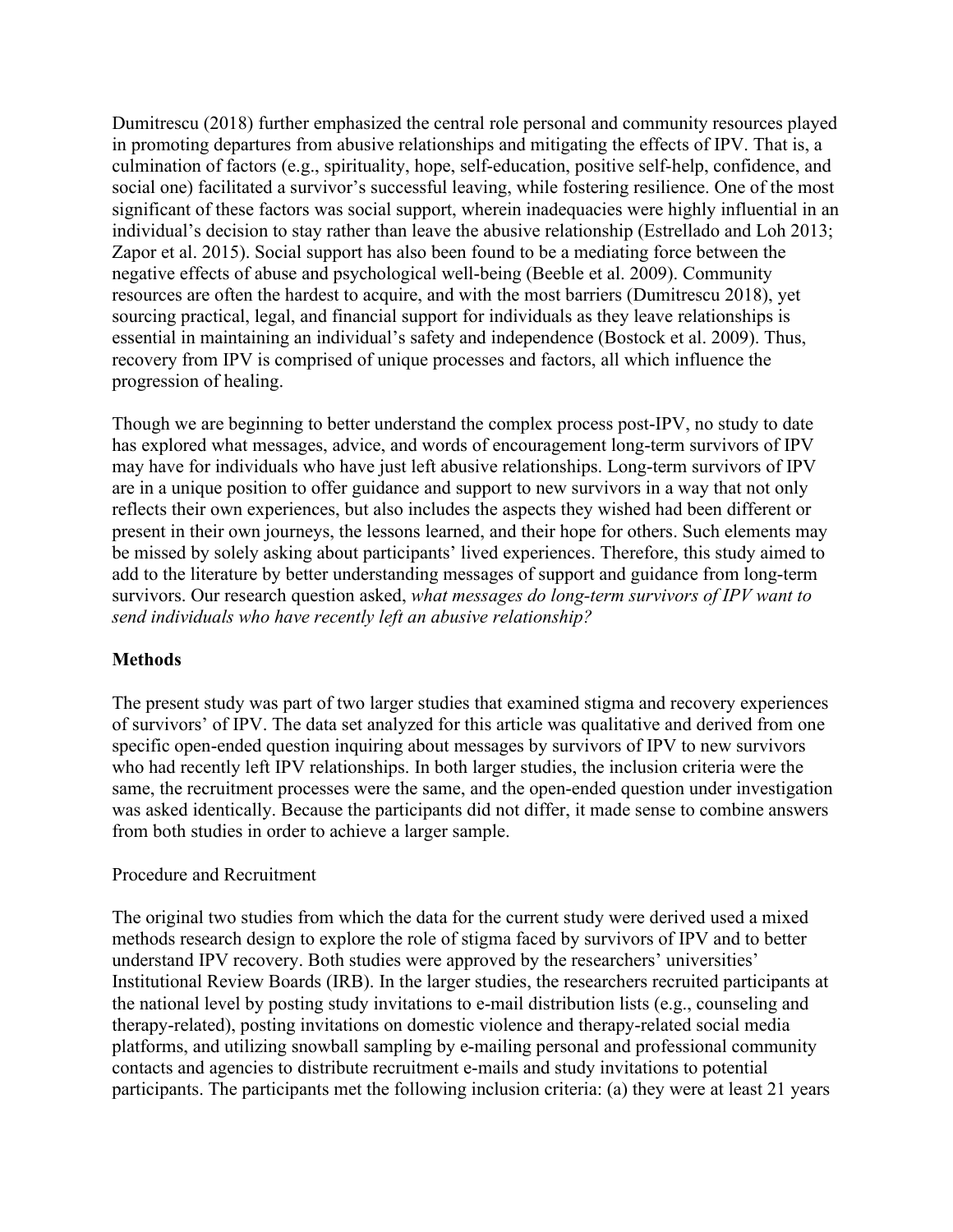of age, (b) they had previously experienced intimate partner violence, (c) they had been out of their most recent abusive relationship for at least two years, and (d) they spoke and could understand English. Participants who consented to participate completed an electronic survey created by the researchers using Qualtrics.

The survey for one study included a demographic section, questions about previous IPV experiences, questions about experienced stigma, questions related to overcoming stigma, and the open-ended question, "What message would you want to send to people who have recently left an abusive relationship?" The survey for the second study included a demographic questionnaire, questions about previous IPV experience, and several open-ended question asking participants about their recovery experiences post-IPV, including the question, "What message would you want to send to people who have recently left an abusive relationship?" The openended question asked in both larger studies was the focus of the current study. As an incentive for participation, the researchers held two drawings of \$50 store gift-cards. Participants who were interested in participating in the drawing provided their contact information separate from their responses in order to maintain the anonymity of the survey responses.

We used content analysis methodology (Stemler 2001) to examine themes in participants' messages to individuals who had recently left abusive relationships. Content analysis is defined as "any technique for making inferences by objectively and systematically identifying specified characteristics of messages" (Holsti 1969, p. 14). Further, content analysis procedures allow researchers to sift through large amounts of data in a systematic fashion (GAO 1996). Since we had a large volume of narrative qualitative data from two larger studies, content analysis was an appropriate choice of methodology for this study.

### Participants

The original two studies included 562 participants. For the present study, we only retained participants who had responded to the open-ended question about messages to new survivors. After removing unanswered responses, 263 participants remained. Participants ranged in age from 21 to 82 years ( $M = 40.82$ ;  $SD = 12.59$ ;  $Mdn = 39$ ). There were 232 female participants (88.21%), 26 male participants (9.89%), 1 gender-fluid participant (0.38%), and 4 participants who did not list their gender (1.52%). Participants' ethnicities included Caucasian/White (*n* = 208; 79%), Hispanic/Latinx (*n* = 17; 6.46%), African American/Black (*n* = 14; 5.32%), Mixed/Multiple ethnicities ( $n = 14$ ; 5.32%), Asian ( $n = 4$ ; 1.52%), and not reported ( $n = 6$ ; 2.28%). Out of the participants, the majority had children  $(n = 157; 59.70\%)$ . Education level varied between High School Diploma/GED (*n* = 77; 29.28%), Bachelor's Degree (*n* = 64; 24.30%), Associates Degree (*n* = 55; 20.91%), Graduate Degree (*n* = 38; 14.45%), Other (*n* = 16; 6.08%), and not reported ( $n=3$ ; 1.40%). Household income for participants was under \$30,000 (*n* = 106; 40.30%), \$30,000–\$59,000 (*n* = 59; 22.43%), \$60,000–\$100,000 (*n* = 29; 11.03%), over \$100,000 ( $n = 66$ ; 25.10%), and not reported ( $n = 3$ ; 1.40%). Participants' current relationship status included single ( $n = 64$ ; 24.33%), married ( $n = 63$ ; 23.95%), in a committed relationship and living together ( $n = 58$ ; 22.05%), divorced ( $n = 40$ ; 15.21%), separated ( $n = 20$ ; 7.60%), dating  $(n=12; 4.56\%)$ , in a legally-recognized civil union  $(n=4; 1.52\%)$ , and not reported  $(n = 2; 0.76\%)$ .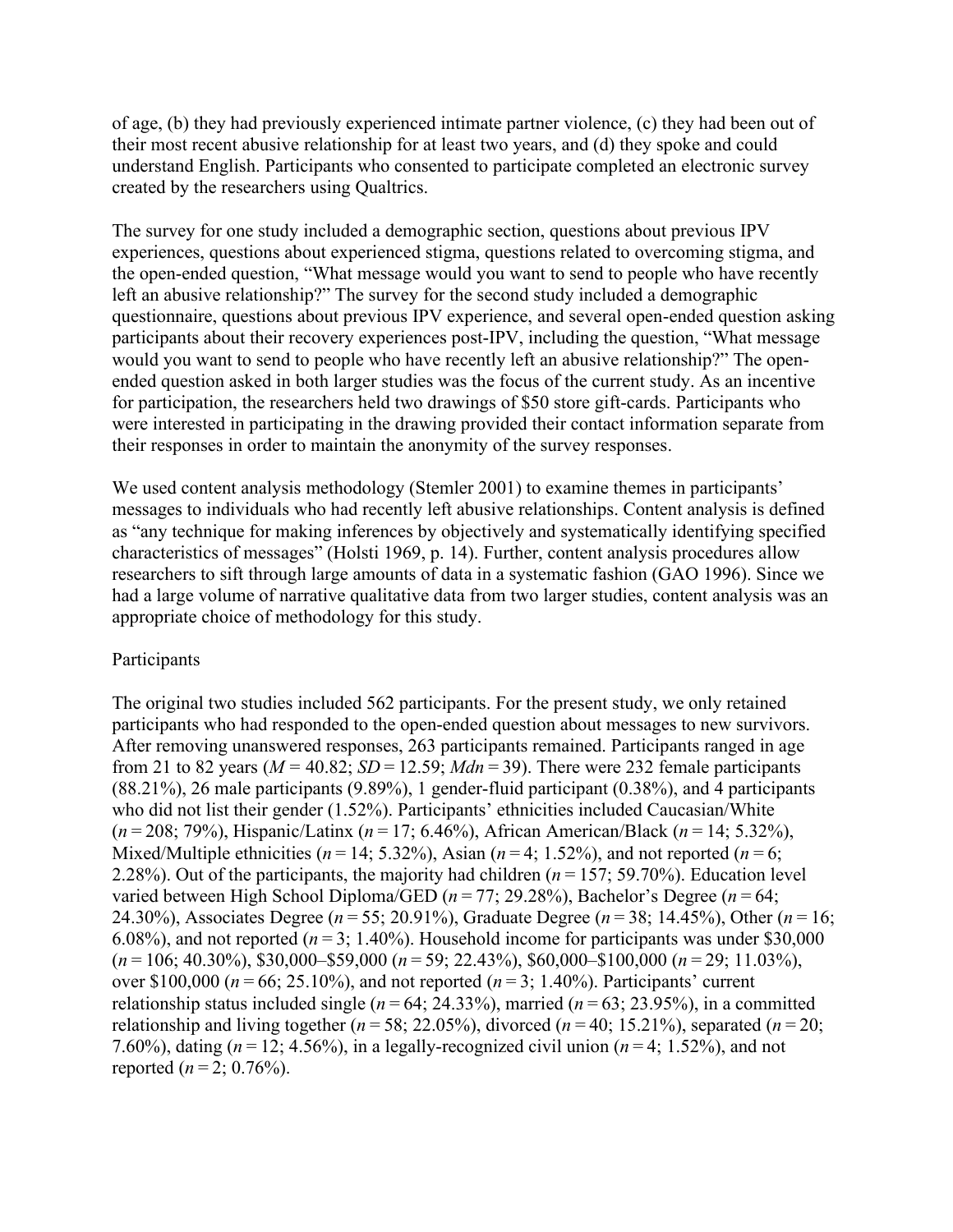In terms of IPV history, participants' abusive relationships lasted between 2 months and 46 years (*Mdn =* 5 years, 10 months). Participants had been out of their most recent abusive relationship between 2 and 39 years (*Mdn =* 6 years, 0 months). The most common number of abusive relationships that participants had experienced in their lifetime was 1 abusive relationship  $(n=116; 44.12\%)$ , followed by 2 abusive relationships  $(n=85; 32\%)$ , 3 abusive relationships  $(n=31; 11.79\%)$ , more than 3 abusive relationships  $(n=20; 7.60\%)$ , and not reported  $(n=11;$ 4.18%). In their abusive relationships, nearly all participants had experienced emotional and verbal abuse ( $n = 259$ ; 98.48%); the vast majority had experienced physical abuse ( $n = 213$ ; 80.99%), and more than half had experienced sexual abuse  $(n = 169; 64.26\%)$ . Nearly all of the abusive partners were of a different sex than the victim  $(n = 253; 96.20\%)$ .

#### Data Analysis

Answers to the open-ended question, "What message would you want to send to people who have recently left an abusive relationship?" were extracted from the two original studies and compiled in a separate excel document by the lead researcher. The research team used an emergent coding strategy (Haney et al. 1998) and followed Stemler's (2001) content analysis procedures for analyzing the data. First, the lead researcher reviewed the data and created an initial list of themes and categories. Second, a team of four researchers used the initial coding scheme to engage in a trial coding of 10 participant statements. The researchers defined a *statement* as a sentence or multiple sentences pertaining to the same topic or idea. For instance, one participant response could include several statements (e.g., a response about staying strong *and* getting mental health care was identified as two separate topics, or statements, and would thus receive two separate codes). The lead researcher split up participant responses into statements and identified 664 separate statements. The lead researcher used feedback from the trial coding to compile a final list of codes. The final coding scheme included 11 primary categories: (a) self-love and inherent strengths, (b) healing as a journey and process, (c) importance of social support, (d) leaving the abusive relationship behind, (e) focus on self-care (f) guidance for new relationships, (g) practical issues and resources, (h) recommendations about children, (i) religious and spiritual messages, (j) obtaining education about IPV, and (k) advocacy and social action. Additionally, *other* and *no code* were included as options for coding. Within each primary category, several sub-categories were listed. Four researchers independently coded the full set of data using primary and secondary codes. To increase trustworthiness, each statement was coded by two separate researchers. A third researcher then coded statements for which the initial two researchers did not reach agreement in either the primary or secondary coding categories.

To determine interrater reliability (IRR), we used Miles and Huberman's (1994) procedures. We added the total number of agreements between researchers for both primary and secondary codes and divided it by the total number of statements (i.e., agreements plus disagreements). The ratio resulted in a percentage agreement across codes. Miles and Huberman (1994) suggested that an IRR of 80% agreement between researchers on 95% of the codes could be interpreted as sufficient agreement, or reliability. Our interrater reliability was 80.82% for complete codes (primary and secondary matched) and 97.73% for primary codes only (only primary code matched) across four researchers for 100% of the data. Thus, our interrater reliability constituted sufficient agreement overall (Miles and Huberman 1994). The consensus code was the code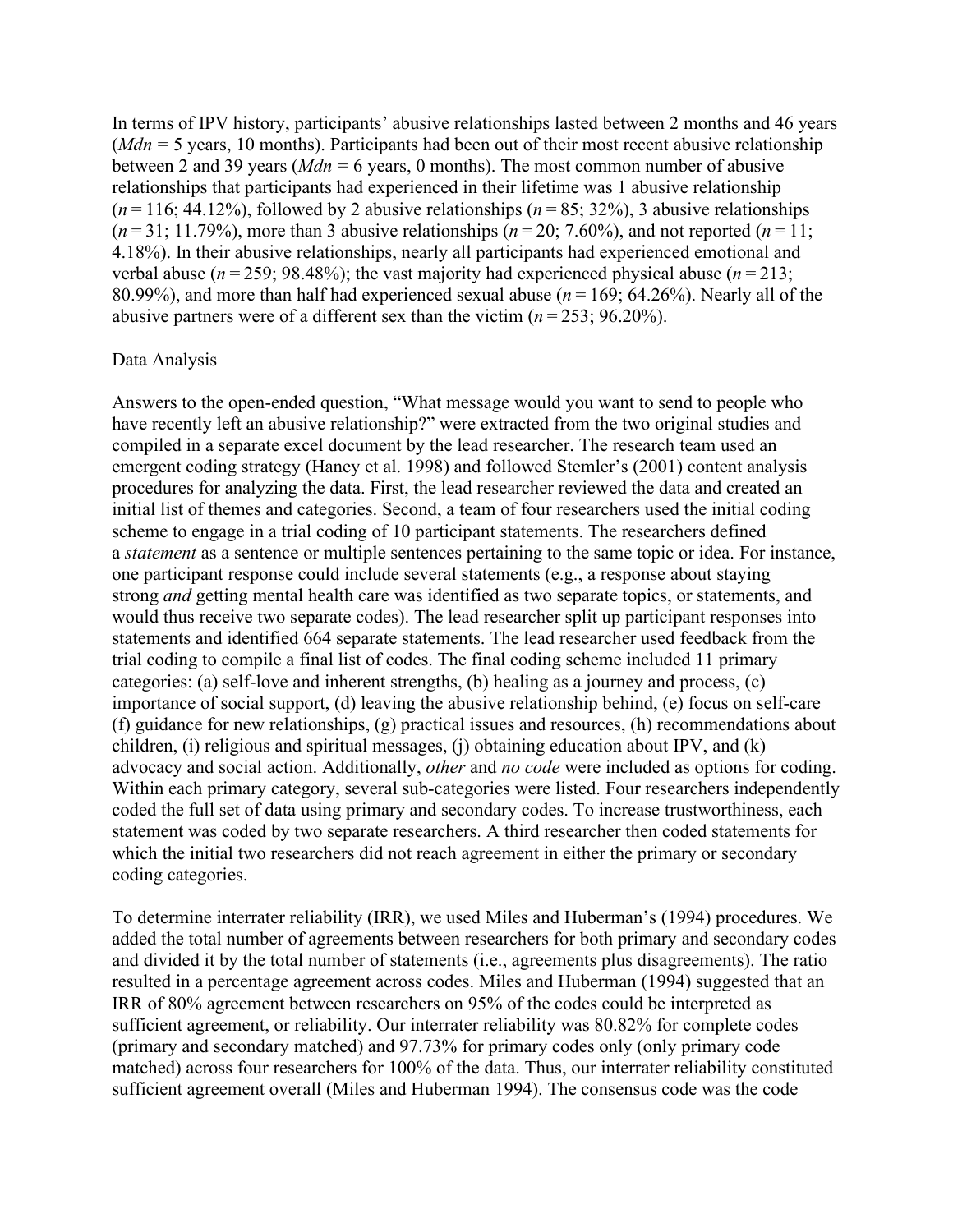agreed upon by at least two researchers. For statements on which all researchers listed different primary codes, the item was designated into the *no code* category. For statements on which researchers only agreed on the primary code, the item was designated into the *no secondary code* for that category.

# **Findings**

Table 1 provides the counts for the final consensus codes, both primary and secondary, for the 664 statements that were coded. This section summarizes the themes identified through the data analysis process in response to the open-ended question, *what message would you want to send to people who have recently left an abusive relationship?* Primary categories included (a) selflove and inherent strengths, (b) healing as a journey and process, (c) importance of social support, (d) leaving the abusive relationship behind, (e) focus on self-care, (f) guidance for new relationships, (g) practical issues and resources, (h) recommendations about children, (i) religious and spiritual messages, (j) obtaining education about IPV, and (k) advocacy and social action. The primary and secondary themes are listed below in order of highest to lowest frequency of participants' responses.

| Primary & secondary codes                 | Number of statements with code Percentage of participants |        |
|-------------------------------------------|-----------------------------------------------------------|--------|
| Self-love & inherent strengths            | 170                                                       | 64.64% |
| Strength and courage                      | 60                                                        | 22.81% |
| Love, accept, and forgive yourself        | 33                                                        | 12.55% |
| Deserve happiness and dignity             | 20                                                        | 7.60%  |
| Not your fault                            | 13                                                        | 4.94%  |
| Praise from survivors                     | 12                                                        | 4.56%  |
| Other                                     | 1                                                         | 0.38%  |
| No secondary code                         | 31                                                        | 11.79% |
| Healing as a journey and process          | 137                                                       | 52.09% |
| It's hard now, but gets easier            | 58                                                        | 22.05% |
| Small steps                               | 21                                                        | 7.98%  |
| Post-traumatic growth                     | 14                                                        | 5.32%  |
| Other                                     | 1                                                         | 0.38%  |
| No secondary code                         | 43                                                        | 16.35% |
| Importance of social support              | 76                                                        | 28.90% |
| Find a support system                     | 24                                                        | 9.13%  |
| Allow yourself to get support             | 15                                                        | 5.70%  |
| Seek out other survivors                  | 12                                                        | 4.56%  |
| Recognize unhelpful people, distance self | 7                                                         | 2.66%  |
| Don't withdraw                            | 4                                                         | 1.52%  |
| Get involved socially (e.g., hobby)       | 4                                                         | 1.52%  |
| No secondary code                         | 10                                                        | 3.80%  |
| Leaving the abusive relationship behind   | 68                                                        | 25.86% |
| Don't go back/sever connection            | 41                                                        | 15.59% |
| Abusers don't change                      | 10                                                        | 3.80%  |
| Love is not supposed to hurt              | 3                                                         | 1.14%  |
| Learn from the abusive experience         | 3                                                         | 1.14%  |
| Other                                     | 3                                                         | 1.14%  |

**Table 1**. Counts of statements and percentages falling within each primary and secondary code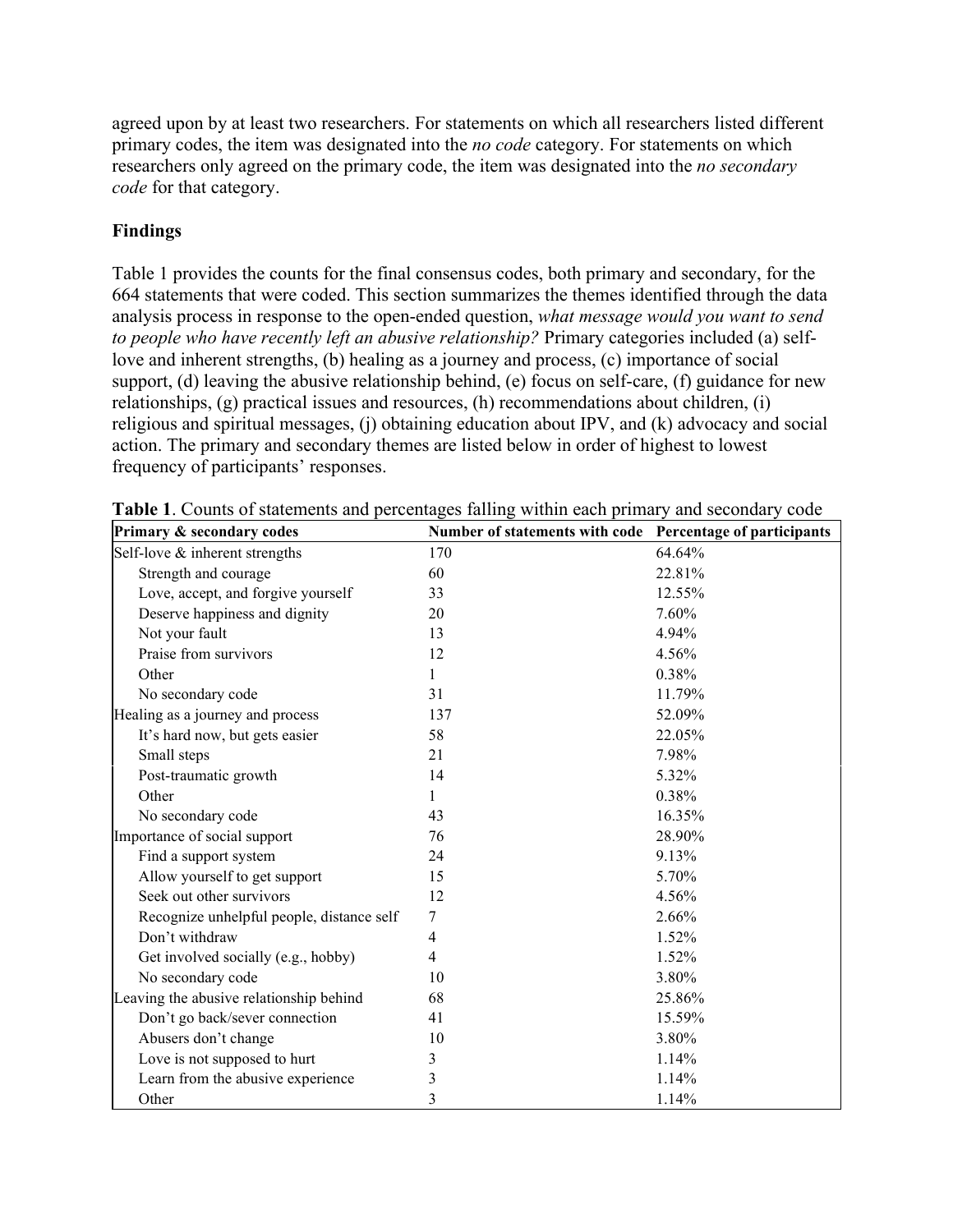| Primary & secondary codes                      | Number of statements with code Percentage of participants |        |
|------------------------------------------------|-----------------------------------------------------------|--------|
| No secondary code                              | 8                                                         | 3.04%  |
| Focus on self-care                             | 59                                                        | 22.43% |
| Mental health                                  | 23                                                        | 8.75%  |
| Empowerment/self-esteem/find self              | 18                                                        | 6.84%  |
| Expression                                     | 7                                                         | 2.66%  |
| Physical health                                | 6                                                         | 2.28%  |
| Other                                          | $\overline{\mathbf{c}}$                                   | 0.76%  |
| No secondary code                              | 3                                                         | 1.14%  |
| Guidance for new relationships                 | 36                                                        | 13.69% |
| There is love after IPV                        | 15                                                        | 5.70%  |
| Focus on self before getting involved          | 13                                                        | 4.94%  |
| Notice warning signs in new partners           | 7                                                         | 2.66%  |
| No secondary code                              | 1                                                         | 0.38%  |
| Practical issues & resources                   | 28                                                        | 10.65% |
| Safety first                                   | 12                                                        | 4.56%  |
| Invest in self (e.g., financial, independence) | 5                                                         | 1.90%  |
| Legal support/rights                           | $\overline{4}$                                            | 1.52%  |
| Use all resources available                    | 3                                                         | 1.14%  |
| Document everything                            | 1                                                         | 0.38%  |
| Other                                          | 1                                                         | 0.38%  |
| No secondary code                              | 2                                                         | 0.76%  |
| Recommendations for children                   | 16                                                        | 6.08%  |
| Children will be better off                    | 5                                                         | 1.90%  |
| Advocate for children                          | 2                                                         | 0.76%  |
| Other                                          | 4                                                         | 1.52%  |
| No secondary code                              | 5                                                         | 1.90%  |
| Religious & spiritual support                  | 13                                                        | 4.94%  |
| You are loved by God                           | 7                                                         | 2.66%  |
| Pray                                           | 3                                                         | 1.14%  |
| Forgive the abuser                             | 2                                                         | 0.76%  |
| Spiritual encouragement                        | 1                                                         | 0.38%  |
| Obtaining education about IPV                  | 8                                                         | 3.04%  |
| Learn about abuse                              | 6                                                         | 2.28%  |
| Learn what is healthy                          | $\overline{\mathbf{c}}$                                   | 0.76%  |
| Advocacy & social action                       | 8                                                         | 3.04%  |
| Changing the world by leaving                  | 2                                                         | 0.76%  |
| Helping other survivors                        | $\overline{2}$                                            | 0.76%  |
| No secondary code                              | $\overline{4}$                                            | 1.52%  |
| Other                                          | 18                                                        | 6.84%  |
| No code                                        | 27                                                        | 10.27% |

There were 664 total statements coded across 263 participants. *No secondary code* included statements where the researchers only agreed on the primary code for that particular category. *No code* included statements for which the researchers did not agree on codes; thus, the statement could fit in to several categories

## Self-Love and Inherent Strengths

*Self-love and inherent strengths* included 170 statements where 64.64% of participants reminded new survivors of their inherent strengths and that they were worthy of love and happiness.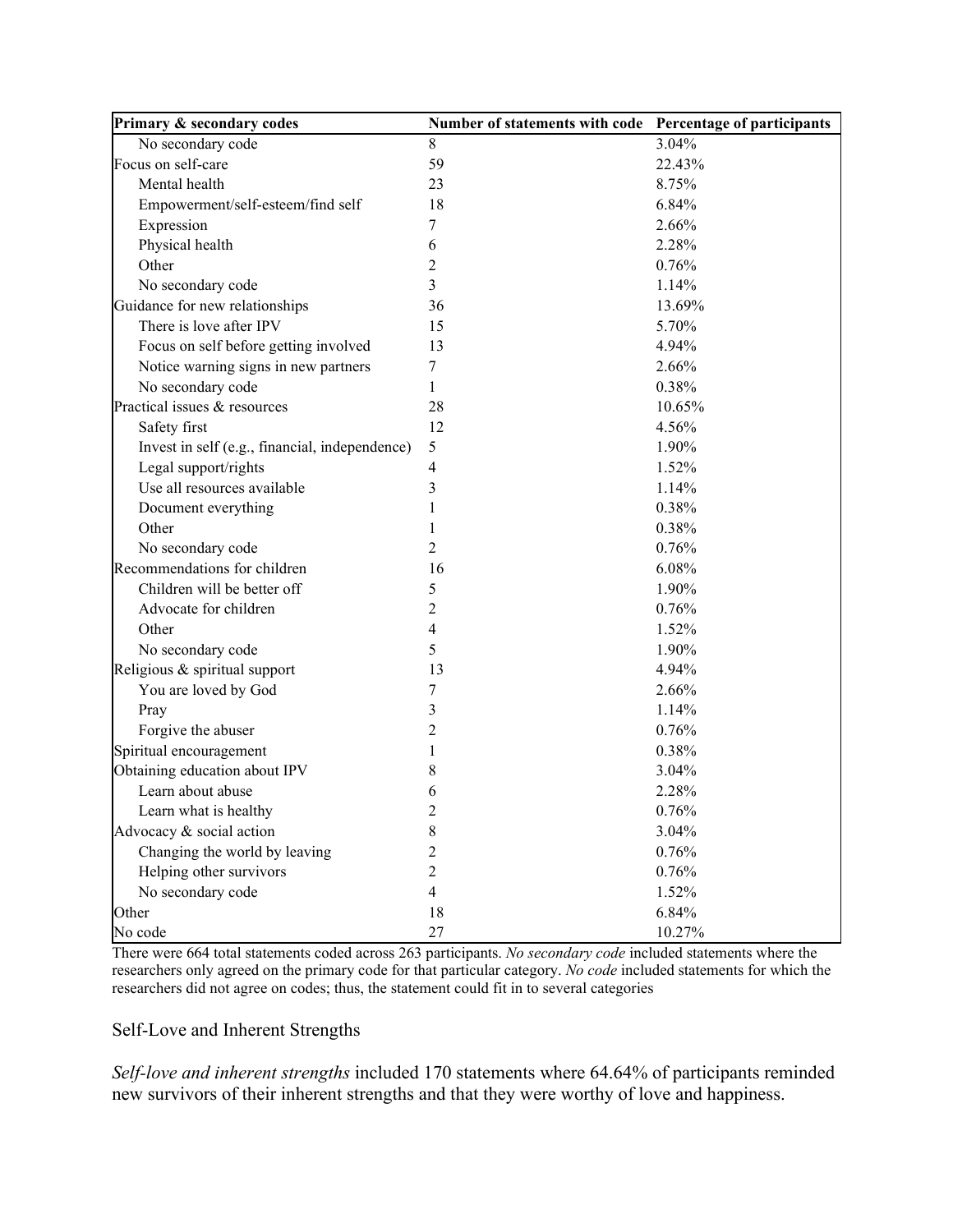Subthemes in this category included *strength and courage; love, accept, and forgive yourself; deserve happiness and dignity; not your fault; praise from survivors*; and *other*. In the *strength and courage* subtheme, participants praised new survivors and emboldened them to channel their inner strength. One participant stated, "You are a superhero, stronger than you can possible know, and keep telling yourself that until you believe it." Another pointed out that the strength it takes to leave an abuser is akin to moving on, "Just as it took courage and strength to leave, you have the strength and courage to move forward and to be safe." In the subtheme, *love, accept, and forgive yourself,* participant statements included those pertaining to the survivor's ability to challenge their concept of self-worth and demand better for their lives. One participant stated, "Learn to love yourself. Forgive yourself. Become an optimist." The subtheme *deserve happiness and dignity* centered around participants reminding survivors that they were deserving of fundamental rights. One participant stated, "You deserve love. You deserve peace. You deserve happiness. It is possible." Another pointed to an internal sense of awareness and said, "You have all the power in the world right inside of you to make this life whatever you want it to be!"

Another subtheme, *not your fault* related to participants' acknowledgment of the internalization of blame that some survivors develop. The subtheme *praise from survivors* included inspirational messages. One participant stated, "Be proud of yourself! You are amazing just for making the decision to end the relationship." Within the *other* subtheme, participants shared general comradery and hope.

### Healing as a Journey and Process

*Healing as a journey and process* included 137 statements where 52.09% of participants urged new survivors to view healing as a journey and to trust that things would get better. Subthemes in this category included *it's hard now, but it gets easier; small steps; post-traumatic growth;* and *other*. In the subtheme *it's hard now, but it gets easier*, participants encouraged new survivors to be patient and allow for healing over time. One participant identified with the difficulty in envisioning a life after IPV and acknowledged, "It may seem impossible now. Every bit of it.... Hope for the future, hope for ever finding love again, hope for your dreams, hope for children, hope for yourself… You will heal. You will be able to move on." Another provided a gentle reminder that the pain would not last forever and said, "It hurts now. It hurts like you thought nothing ever could. But that goes away." Lastly, one participant reported, "After the shock, when the fog lifts, things will start to get easier," illuminating the slow but consistent progress to healing.

In the subtheme *small steps*, participants reassured new survivors to take it "one day at a time" and normalized the difficulty of leaving IPV relationships. This subtheme was different from *it's hard now, but it gets easier* in that it focused specifically on the small steps that sometimes seemed insignificant but that were important to the overall progression of healing. One participant said, "No matter how small the steps and frustrating the progress may seem, you are on the road to recovery, a healing journey, and that is encouraging." The subtheme *posttraumatic growth* described the transformation experienced by participants as a result of overcoming hardship. One remarked, "In the long run it will truly make you feel strong and powerful and make you feel much better about yourself." Finally, the *other* subtheme involved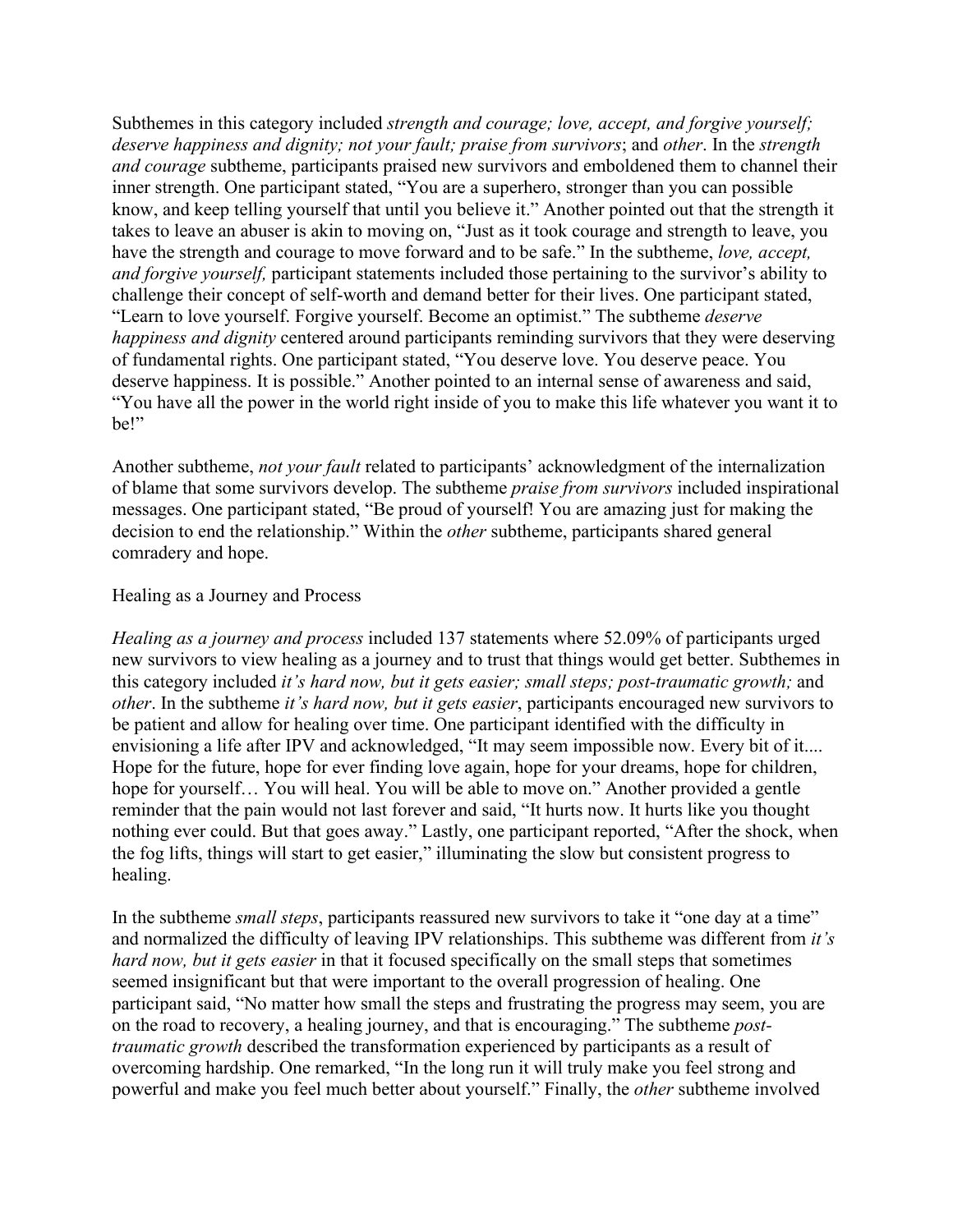additional statements that related to the journey and process of healing. Here, participants spoke to the nature of their experience as a true excursion, using metaphors to further illustrate positive outcomes. One participant shared,

I know this seems difficult and like the world is crashing down around you. However, the only thing that has crashed is the darkness and pain of a future not worthy of you. I know right now you may be scared, but after every storm there is a rainbow and there is a dawn that comes right when it seems the darkest, and the light breaks to show all the beauty of this world.

### Importance of Social Support

The *importance of social support* category included 76 statements where 28.90% of participants outlined the need for and importance of informal social support, such as friends, family, and mentors. Subthemes in this category included *find a support system; allow yourself to get support; seek out other survivors; don't withdrawal recognize unhelpful people, distance self; and get involved socially (*e.g. *hobby)*. Within the subtheme *find a support system***,** participants were eager to share the simple fact that *help exists*. One individual stated, "There is help out here for you. Look for it and keep looking for it. Sometimes it can be hard to find. Just insist. It will arrive." Another subtheme, *allow yourself to get support,* was comprised of participant encouragement of survivors to take the steps needed to ask for help and especially to "trust that people want to help." One urged, "Surround yourself with people that support you and believe you."

The subtheme *seek out other survivors* included expressions of comradery and reminders to survivors that they were "in it together" and could learn from one another. One pointed to connecting with other survivors and stated, "Seek others who have been through it too and learn from them. Support each other." In the subtheme *don't withdraw,* participants stressed the need for social connection instead of isolation. One participant explained, "Don't keep to yourself, don't hide yourself or your feelings." The subtheme *recognize unhelpful people, distance self* contained warnings to avoid inadequate social supports who perpetuated detrimental relationship patterns. An individual warned, "People will want to impose their views of your journey and when you are vulnerable… be aware." The subtheme *get involved socially (*e.g. *hobby)* involved participants cheering survivors on, pushing them to "try doing new things, meet…different people." Others encouraged them to explore the online space and said, "Get on [social media] - find support groups - this is where I [have] been able to keep some sanity – my online friends are priceless to me." Lastly, *other* statements consisted of participants shedding light on the nature of social connections during this time in a survivor's life.

### Leaving the Abusive Relationship behind

This category included 68 statements in which 25.86% of participants shared advice and reminders for leaving an abuser. Subthemes in this category included *don't go back/sever connection; abusers don't change; love is not supposed to hurt; learn from the abusive experience;* and *other*. Within the subtheme *don't go back/sever connection*, participants spoke of the absolute imperative to cut ties with abusers, despite the difficultly of leaving and staying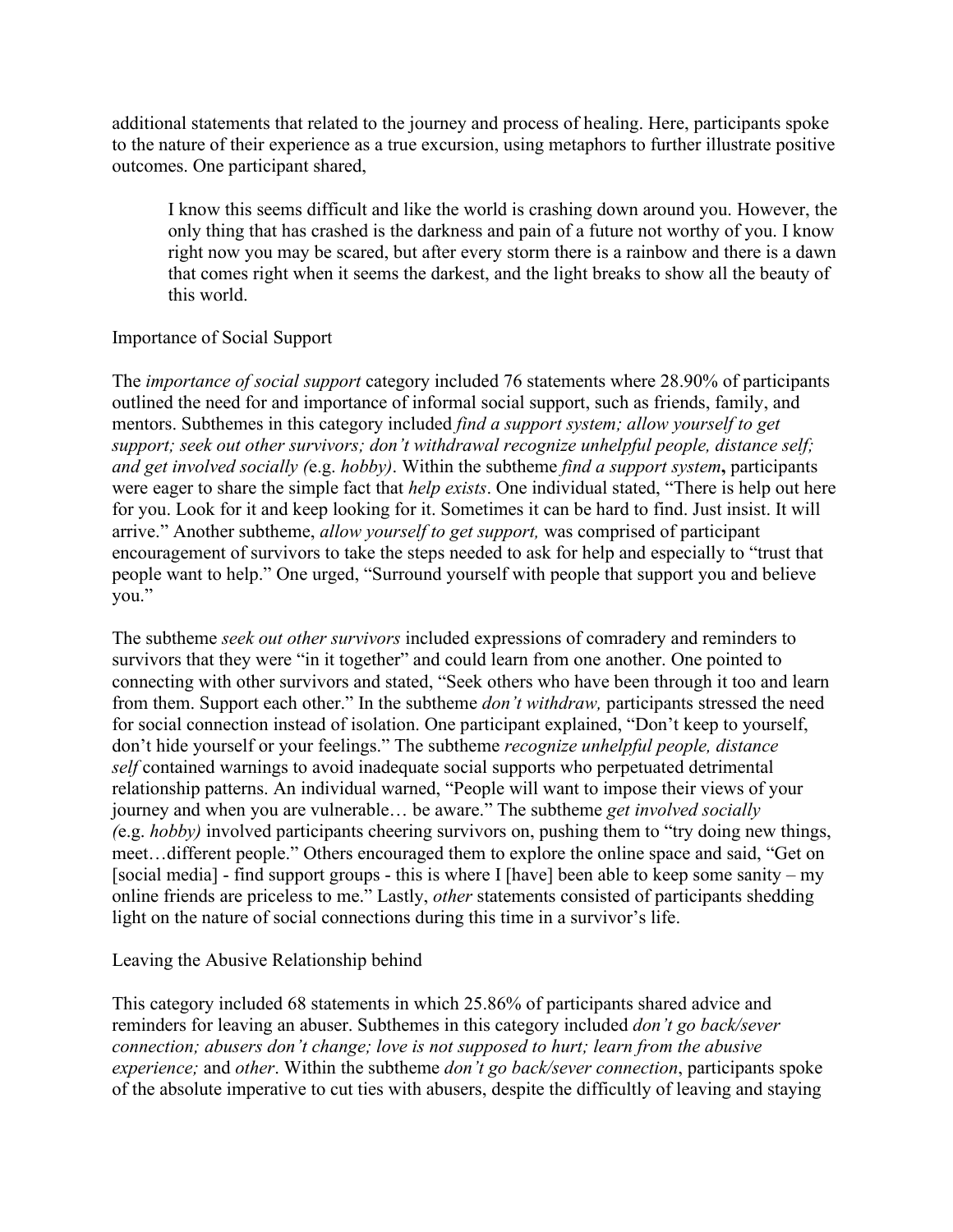away. One urged, "No matter how hard it may seem, no matter how he may try to convince you that he's changed, run and don't look back." The subtheme *abusers don't change* was comprised of individuals informing survivors that abusers typically repeat the cycle of abuse. A participant stated, "They do not change. They are ALWAYS sorry, but only until the next time." The subtheme *love is not supposed to hurt* provided an opportunity for participants to highlight the inherent incompatibility of love and abuse.

In the subtheme *learn from the abusive experience*, individuals shared reminders to have strength in the face of an abuser's likely remorse. An individual recounted,

They will call for a while and probably show a more human side of them to appeal to your heart because they know you are a caring person. Don't give in to the manipulation, they just want you to think that you made the abuse seem worse in your head than it was. It sounds painful but don't forget the abuse.

Statements coded as *other* included those meant to help survivors build a new perspective and expectation for love and relationships. One participant stated, "Remember, love means trust, respect, and honor."

### Focus on Self-Care

*Focus on self-care* included 59 statements by 22.43% of the participants and related to physical and emotional healing, in addition to self-care strategies for moving forward. Subthemes in this category included *mental health; empowerment/self-esteem/finding self; expression; physical health;* and *other*. Within the subtheme *mental health*, participants suggested ways in which survivors could heal by focusing on their mental wellbeing. One participant stated, "Counseling is very important, since the deepest wounds our abusers leave are the emotional ones." The subtheme *empowerment/self-esteem/finding self* acknowledged the likely degradation of self that happens as a result of abuse as well as the criticality to rebuild. A participant explained, "It may take years, but you will regain your self-esteem." Another implored, "Begin to identify things you love about yourself and grow that list daily."

The *expression* subtheme encouraged resisting holding the pain inside. One participant instructed, "It's okay to let go. It's okay to not be strong sometimes. It's okay to cry and scream and be afraid." In subtheme *physical health*, participants recommended survivors start with the fundamentals of physical health. One participant advised, "Work with the practicals, i.e., [your] main needs are to eat properly regardless of how you feel, take your vitamins, monitor any disturbing sleeping patterns, [such as] if you have nightmares or simply can't sleep." Statements coded as *other* included participants' recommendations of songs, books, and other resources penned for healing and growth.

### Guidance for New Relationships

This category included 36 statements by 13.69% of participant and focused on guidance for new relationships, warning signs, and what love looks like after abuse. Subthemes in this category included *there is love after IPV; focus on self before getting involved; and notice warning signs*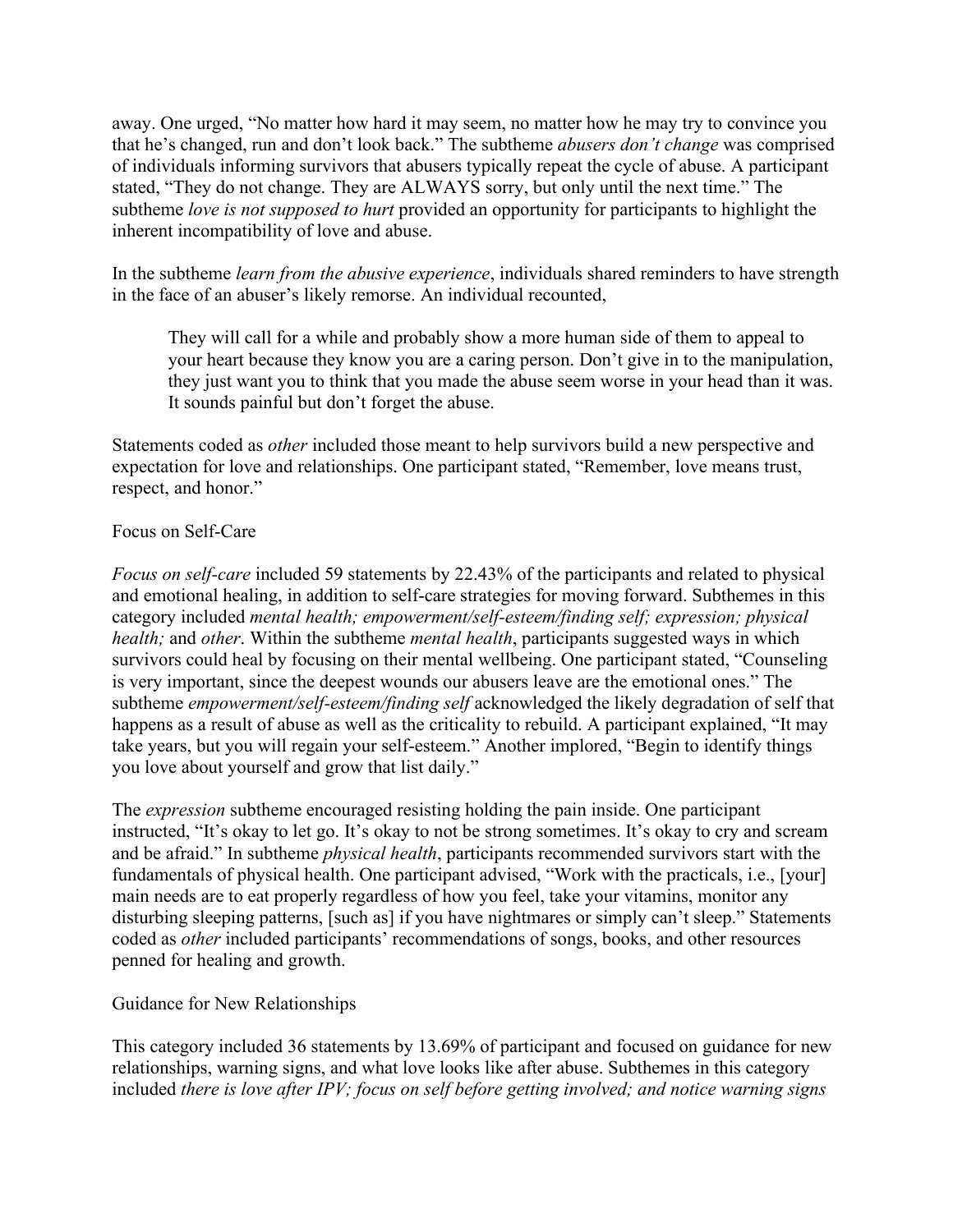*in new partners*. The subtheme *there is love after IPV* included participants introducing hope for future love and healthy relationships. One participant stated, "There is someone out there who will truly love you AND make you feel safe. Don't settle" and another one said, "Don't let the pain someone else caused you to get in the way of someone good."

In the subtheme *focus on self before getting involved,* participants emphasized the need to explore selfhood prior to a new relationship. One stated, "Learn to love yourself before jumping into another relationship." Survivors shared cautionary tales urging participants to *notice warning signs* and red flags of dangerous relationships. One participant said, "You have to be alert to all the signs of abuse and if you see just a spark… get rid of that person quickly." Participants also shared what to look for in new relationships: "Find someone who treats you with respect and loves your brain and who you are as a person."

### Practical Issues and Resources

This category included 28 statements by 10.65% of the participants outlining practical and tangible suggestions for new survivors. Subthemes in this category included *safety first; invest in self (*e.g. *financial independence); legal support/rights; use all resources available; document everything;* and *other*. The subtheme *safety first* involved participants pointing out practical tips for securing and maintaining safety as a foremost priority. One recommended, "Have a safe person and check in with them throughout the day, until things settle down. Have a safe word or phrase that will let them [know] you need help (just in case)." Another shared, "Most women who die at their partner's hands, are killed when they leave the ex. That's why hiding their address and phone number etc., and ensuring against tracking devices, is *imperative* for the safety of them and their children." *Invest in self* involved participants offering concrete suggestions for securing independence, including fiscal and educational. One participant advocated, "Get an education so you can be totally independent." Another encouraged, "Learn to be in charge of your own financials. Get a job."

The subtheme *legal support/rights* consisted of ways in which new survivors could expand knowledge on the subject. One participant candidly stated, "Learn your rights!" *Use all resources available* was a subtheme in which participants prompted survivors to expand their awareness of possible help. One said, "Take advantage of all of the services offered by domestic violence organizations." Others emphasized the importance of maintaining *documentation of everything* related to the abuse and legal measures. Additionally, the *other* subtheme involved statements asserting the basics of leaving for new survivors.

### Recommendations for Children

This category included 16 statements where 6.08% of participants emboldened new survivors to prioritize the safety of themselves and their children, to consider the effects of IPV and leaving on children, and suggestions for how to handle issues of children. Subthemes in this category included *children will be better off; advocate for children;* and *other*. In the subtheme *children will be better off*, participants reminded new survivors of the dangers that staying with an abuser posed to their children and reinforced the thought that children should never be left behind or used as an excuse to stay. One participant recounted, "Yes, my children may have small scars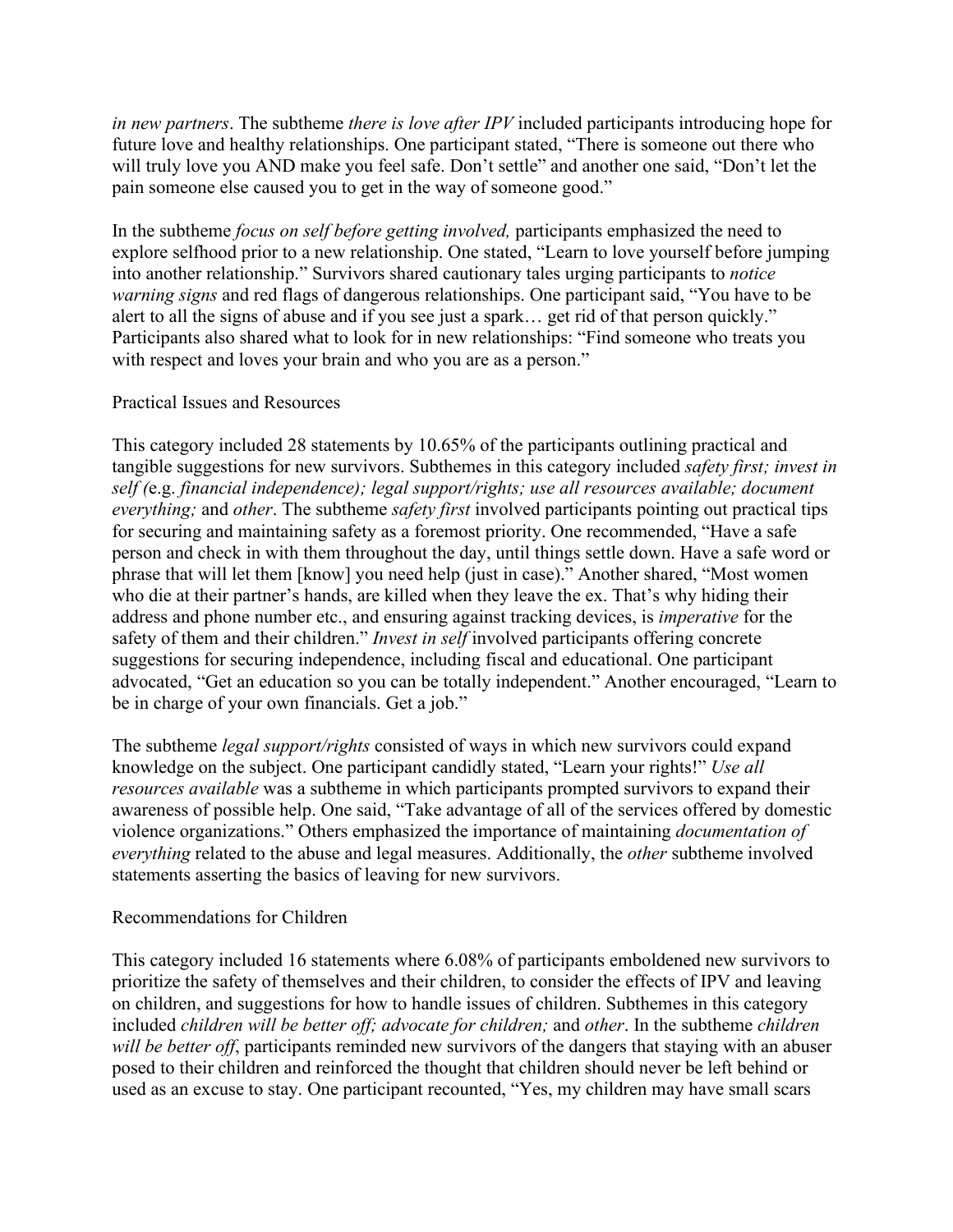from their father not being in their lives but I honestly feel they have become much better individuals than they would have if he had been in their lives…" Participants also highlighted the benefits for children by leaving the abuser. One said, "If you have children, they will one day thank you, and be assured that they will grow up to be happier and healthier adults." Another participant acknowledged the potential for a generational pattern and declared, "If you won't change for yourself, do it for your kids or they will grow up to walk in your footsteps."

In the subtheme *advocate for children*, participants shared messages relating to children's rights and navigating the legal system. One stated, "Be [an] advocate of your child, your rights, and [the] rights of children to be safe and loved." *Other* statements mainly related to the encouragement of new survivors to consider how their choices would affect their children's health and safety. These statements also highlighted the importance of prioritizing the survivor's own safety. One said, "You can't care for your children until you first care for yourself."

## Religious and Spiritual Support

This category included 13 statements where 4.94% of participants urged new survivors to utilize religious and spiritual support as a means of coping, restoring belief in love, and trusting that things would get better. Subthemes in this category included *you are loved by God; pray; forgive the abuser;* and *spiritual encouragement*. In the subtheme *you are loved by God*, participants encouraged new survivors to find comfort in God. One reassured, "God never leaves you. Look to Him for support and guidance." The *pray* subtheme consisted of participants pointing to prayer and other spiritual pursuits to help survivors better understand their experience. *Forgive the abuser* subtheme involved participants attesting to the fact that forgiving their batterers was a means of moving forward and healing. One participant reassured, "Just stay calm, forgive if you can." Lastly, the *spiritual encouragement* subtheme included simple maxims and other guidance, such as, "This too shall pass."

## Obtaining Education about IPV

This category included 8 statements where 3.04% of participants shared the importance of becoming educated about abuse and prevention in addition to exploring healthy relationships. Subthemes in this category included *learn about abuse;* and *learn what is healthy*. The *learn about abuse* subtheme contained encouragement to participate in support groups, listen to music, read books, and seek out conferences and other learning opportunities to increase survivor knowledge of IPV. One participant noted, "Seek out education about abuse and learn what not to do." Another said, "Educate yourself on abusive relationships, so that you can heal." Within the subtheme *learn what is healthy*, participants shared the importance of knowing the dynamics of a healthy relationship and how to avoid IPV relationships in the future. Participants also suggested the works of Deepak Chopra, Barry Goldstein, and Lundy Bancroft's books, *The Batterer as Parent* and *When Dad Hurts Mom*.

## Advocacy and Social Action

This category included 8 statements where 3.04% of participants shared the power of giving back and the value each individual's survival plays in helping others currently involved in IPV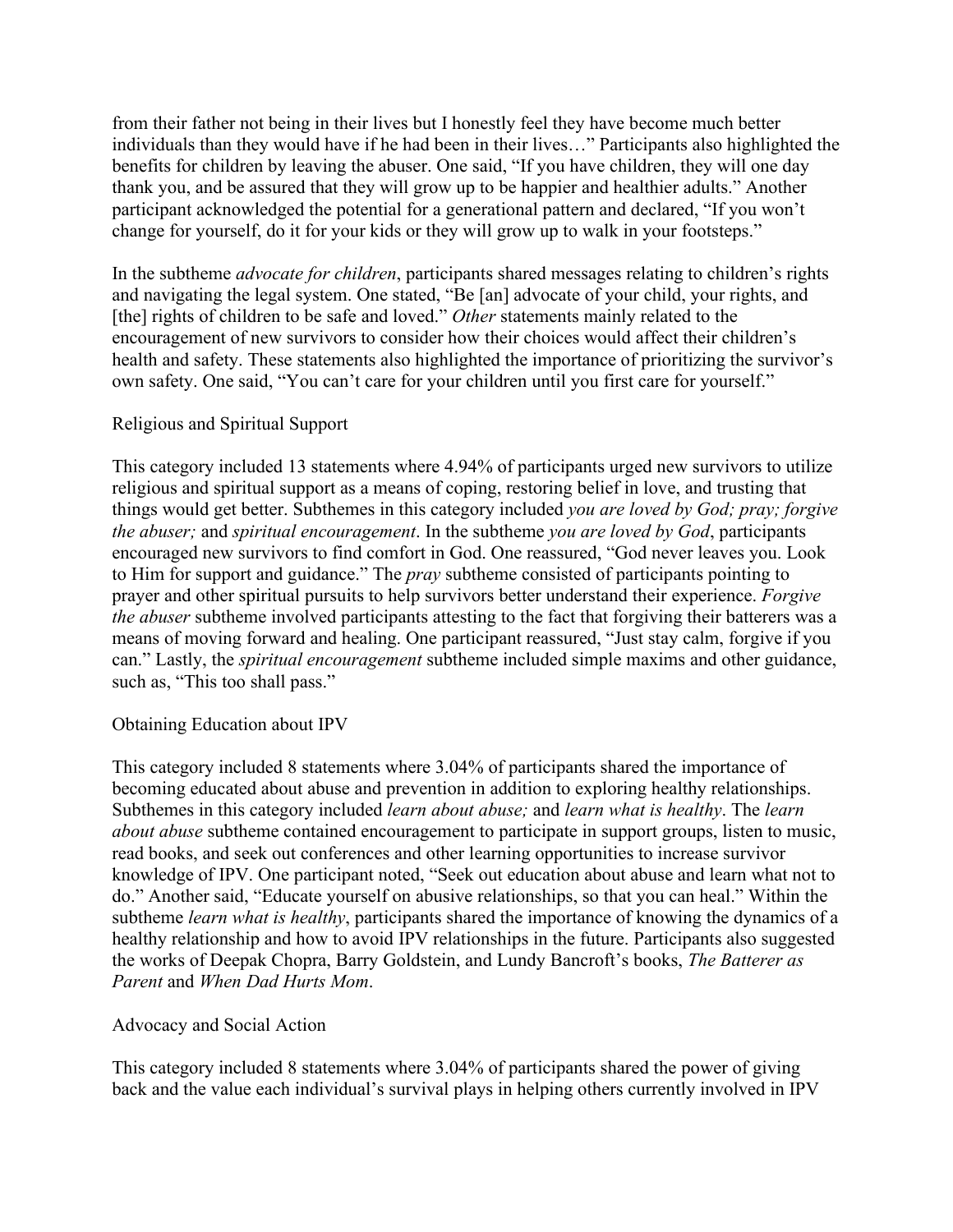relationships. Subthemes in this category included *changing the world by leaving;* and *helping other survivors*. The subtheme *changing the world by leaving* highlighted the larger implications of leaving an IPV relationship. One participant uncovered the intrinsic connectivity of survivors by saying, "There is a piece of you in every woman, and a piece of every woman in you." Another pointed to the impact the act of leaving has on other survivors and stated, "When you leave, and stay away from an abusive relationship, you are empowering other women too." The *helping other survivors* subtheme included participant suggestions to "join the fight to protect others" and informed survivors of the power of helping others through advocacy. Moreover, they provided examples of how transformative helping had been in developing their own self-concept. One participant reflected, "I am grateful to have experience[d] domestic violence because I am able to help others in a different way than someone who does not understand where the victims are coming from." Another shared the anecdote that "volunteering is a great way to get some self-esteem back and help someone less fortunate while doing so."

### **Discussion**

Although we are gaining a richer awareness of the dynamics of IPV, there is still much to learn about the growth-facilitating and growth-hindering processes for survivors when they choose to leave an abusive relationship. Currently, no study has explored what messages, advice, and words of encouragement long-term survivors of IPV have for individuals who have recently left abusive relationships. This study sought to better understand themes from long-term survivors with the hope that this information would add to the IPV recovery literature by infusing survivors' perspectives in a way that has not yet been considered. The findings reflect the voices of 263 survivors who made 664 statements based on the open-ended question, "What message would you want to send to people who have recently left an abusive relationship?" The statements coalesced around 11 primary themes: (a) self-love and inherent strengths, (b) healing as a journey and process, (c) importance of social support, (d) leaving the abusive relationship behind, (e) focus on self-care, (f) guidance for new relationships, (g) practical issues and resources, (h) recommendations about children, (i) religious and spiritual messages, (j) obtaining education about IPV, and (k) advocacy and social action.

Past research on the recovery process from IPV has primarily focused on survivors' own experiences (i.e., positive and negative) after leaving abusive relationships. Missing from the literature was a retrospective look at the facilitative elements involved in survivors' routes to recovery. These messages may be missed when solely exploring individuals' own experiences because they do not emphasize the *learned experience*. That is, what were participants' essential practical needs (e.g., financial independence; safety focus; physical and mental health care)? How did participants overcome certain struggles (e.g., dealing with unhelpful supports)? How were participants able to maintain boundaries and safety (e.g., take advantage of resources; not believe the abuser's change language)? And, finally, were there certain elements, initially overlooked, that participants eventually realized were critical to recovery (e.g., self-compassion; viewing recovery as a long-term process that became easier)? Gaining this additional vantage point added an additional perspective to understanding the process of recovery and provided useful information for survivors at any stage in their recovery journey.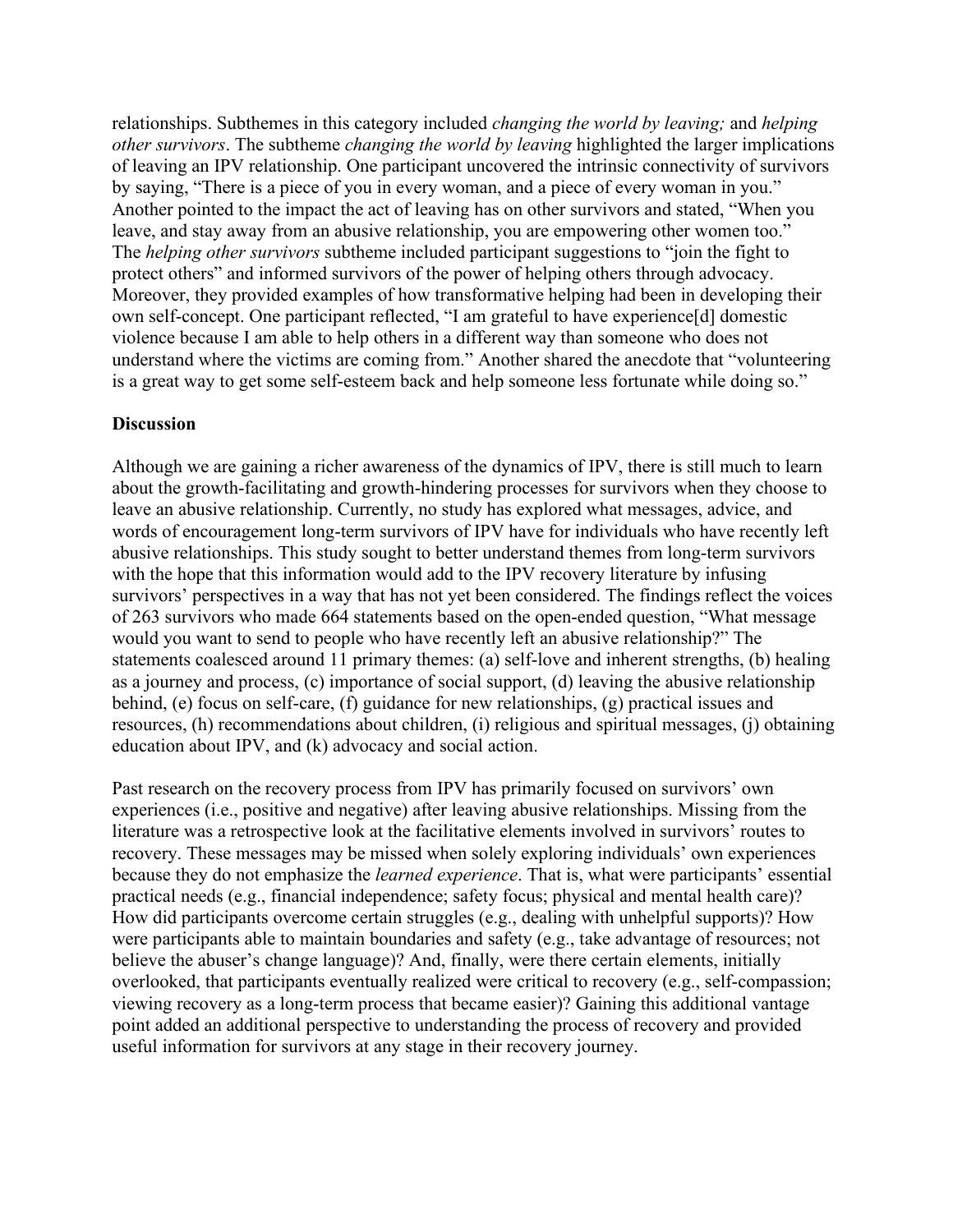The findings in the present study show support for internal and external supports and processes that have been identified in previous studies (e.g., Davis and Taylor 2006; Flasch et al. 2015, 2019) and that might be vital to the course of recovery. For example, the themes of *selflove and inherent strengths*, *focus on self-care*, and *religious and spiritual messages* highlight the internal dynamics. Additionally, themes stressing the importance of social support, practical issues and resources, recommendations about children, and obtaining education about IPV and advocacy are similar to research findings that stress the impact of external and practical resources, but add a specificity that is often missing in existing literature. Within this group of themes, it is important to note that survivors placed added emphasis on the need for believing in and encouraging one's inherent worth (i.e., internal factors) over the external factors of support. This is somewhat different from past research that emphasized the central need for external resources (Dumitrescu 2018; Bostock et al. 2009). The current findings stress the critical role of self-compassion, self-forgiveness, and encouragement throughout the course of recovery, perhaps as a foundation for being able to access outside resources.

Our findings further represent a unique contribution to the existing literature in that it provides a new data point for considering personal experiences of recovery from IPV. In general, the perspectives of the survivors in the present study were consistent with previous research findings (e.g., Abrahams 2007; Flasch et al. 2015; Lewis et al. 2015; Smith 2003; Song 2012; Wuest and Merritt-Gray 2001), in that they stressed the need for encouragement, seeing recovery as a longterm process, and the importance of obtaining outside help. This congruence is seen in the top three themes: self-love and inherent strengths (64.64%), healing as a journey and process (52.09%) and the importance of social support (28.90%). Additionally, our findings support the idea that recovery is a complex process and that healing occurs over time. Themes that illustrate this dynamic include *healing as a journey and process*, *leaving the abusive relationship behind*, and *guidance for new relationships*. Looking more closely at the details of the recovery process, the participants in the present study conveyed the struggle and recursive nature of recovery from IPV that researchers have attempted to illuminate. The findings contain consistent messages from survivors that healing takes time and that the process is difficult, but that it gets better and that growth comes after the pain. This blend of initial caveat paired with hope adds a unique perspective to past research that has attempted to define the multifaceted road to recovery from IPV.

### Limitations

The primary limitation of this study is the narrowness of the population under investigation. This sample was almost exclusively heterosexual (96.20%) and female (88.21%), so the results may not accurately represent sexual and gender minorities and people who identify as male. Further, 79% of the sample was Caucasian/White, which may have limited the voices, unique experiences, and contextual struggles of racial and ethnic minorities. We also did not distinguish between participants based on the type of abuse they experienced or the duration of the abusive relationship, which may have influenced messages of advice based on different recovery phases of survivors. Moreover, though participants were survivors of IPV who had been out of abusive relationships for at least two years, we did not have information regarding the *wellness* of the present participants. That is, responses were likely influenced by each individual's healing process and could change over time. Additionally, though there is the potential for researcher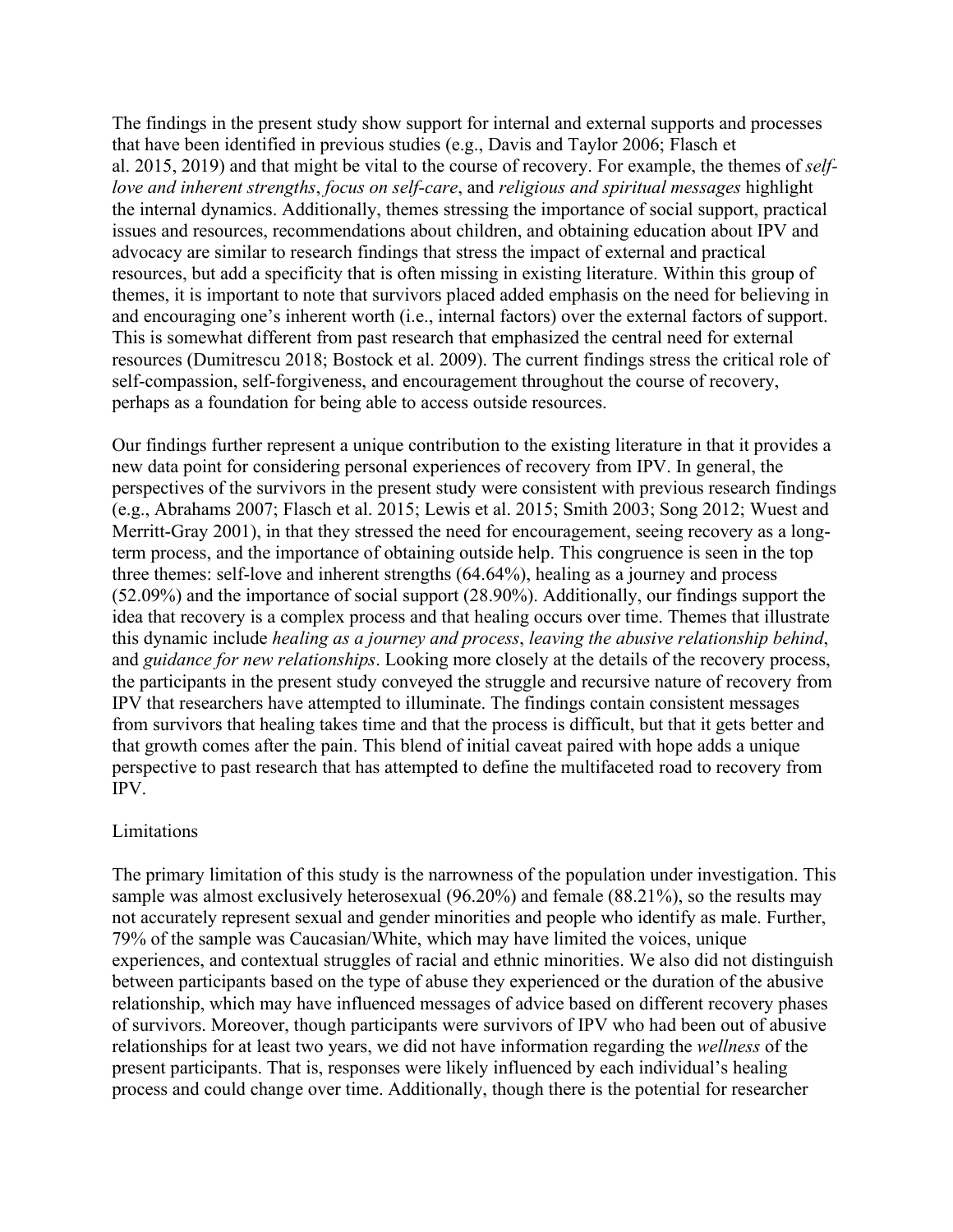bias in interpreting and categorizing the quotes in to themes and subthemes, the authors took detailed steps, including utilizing multiple coders and establishing interrater reliability to minimize bias.

Finally, this study was part of two larger studies in which the open-ended question regarding *messages to survivors* was asked at the end of each survey. Only about half of the participants in the larger studies answered the open-ended question used in present study. Thus, it is possible to speculate that there may be inherent differences between participants who chose to answer the question and those who did not. Further, because the open-ended question under investigation was located at the end of the surveys in the larger studies, it is possible that fatigue contributed to participants' responses (e.g., shortened the responses). Despite these limitations, the present study provides valuable insight into longer-term IPV survivors' messages for new survivors.

### Implications for Practice

It is our hope that the themes distilled from the survivor responses provide encouragement and practical strategies for individuals during the critical time immediately after leaving abusive relationships. Additionally, findings may serve as potential content for mental health practitioners who provide counseling to this population. The voices from survivors in this study contribute a unique perspective to the literature and add a different vantage point to what might facilitate successful transition from an abusive relationship to a healthier life. These findings may be used to craft intervention materials that could be incorporated in counseling.

Specifically, interventions and support services can be developed to target the most common themes. The category that included the greatest number of statements focused on encouragement of self-love and inherent strengths. Knowing that survivors find these aspects helpful can facilitate the integration of these messages into treatment in the form of affirmation exercises or the development of support groups as a preferred counseling modality. Additionally, strategies aimed at providing social support and other resources can be helpful to survivors. The respondents noted how important it was to seek out other survivors and realize that the person seeking help was not alone in the struggle. As a response, agencies could explore developing a mentorship program where long-term survivors are paired with those new to the process. Bestpractices in group work encourage psychoeducational groups utilize research to support the curriculum themes chosen (ASGW 2000). The findings of this study could thus be a valuable resource as a foundation for a group curriculum. Infusing the voices of survivors into the treatment protocol could be easily integrated into existing approaches, especially ones that address congruent themes (Dugan and Hock 2018). In this way, the additional strand of information can be used as a way to support and expand existing approaches of treatment.

Specific to enhancing outcomes in group counseling, group processes encourage the development of a sense of cohesion and universality as two primary acknowledged curative factors (Yalom and Leszcz 2005). The use of client/survivor stories as a method to generate cohesion and universality has been a practice in many types of groups, including substance abuse groups and offender treatment groups (Fall and Howard 2017) The stories or testimonials provide an insider-expert perspective that helps group members feel they are in the right place,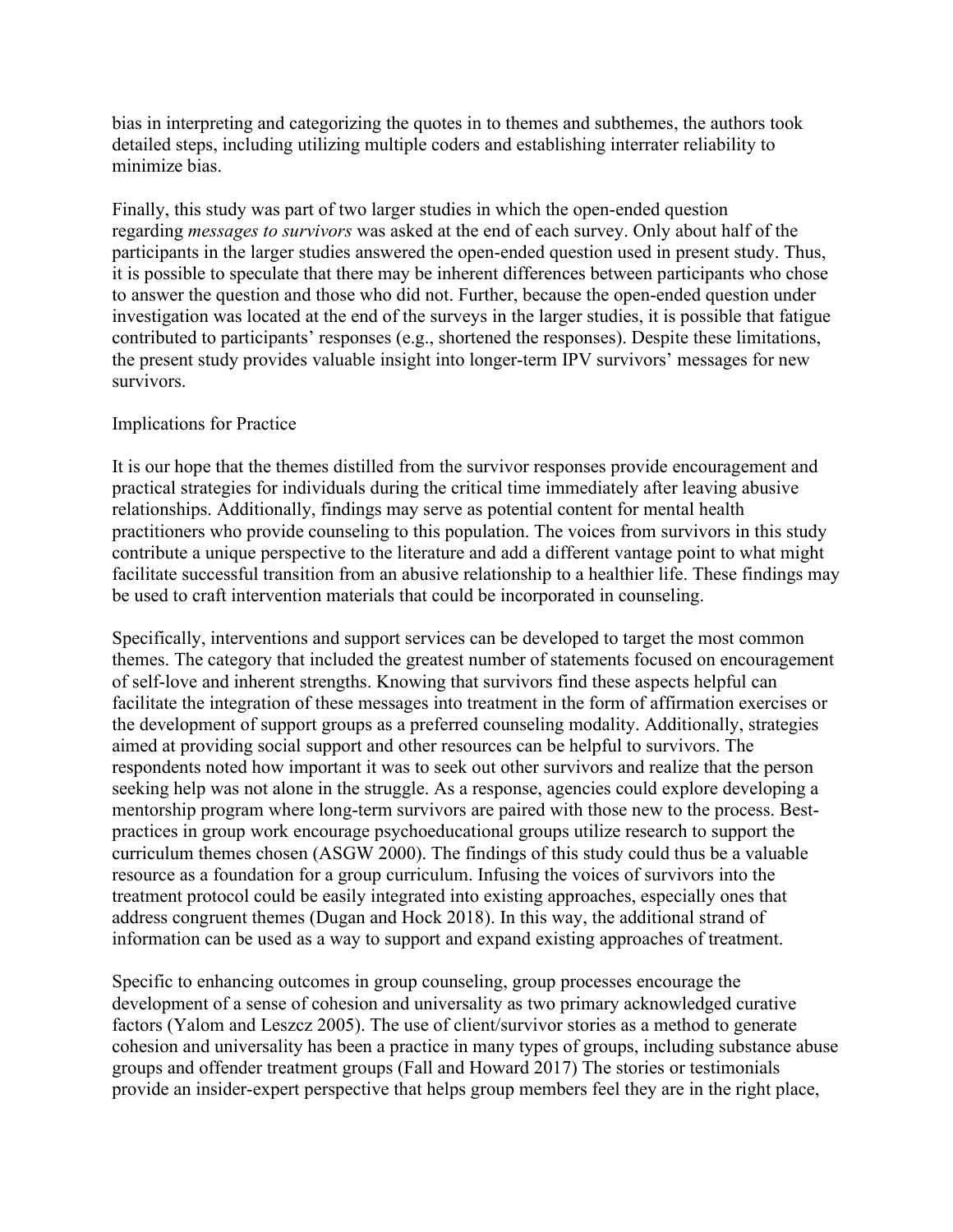are understood, and that there is hope for change. The findings of this study could be organized into thematic stories to be integrated into the curriculum of existing support groups with the clinical rationale of facilitating curative factors.

#### Future Research

The findings in the current study illuminate several pathways for further study. One avenue of inquiry is to explore the difference between messages of newly-IPV-free individuals versus those who have been out of abusive relationships for a longer time period. It is possible that there are qualitative differences in themes as the recovery process evolves. It may be helpful to see what changes occur in the themes over a two, four, or even ten-year span and discern how that might affect the support process of the survivor.

Though this sample was overwhelmingly heterosexual, the research on characteristics of IPV within sexual and gender minority relationships deserves attention. Applying the methodology of this study to such samples may prove helpful in providing understanding of the dynamics of IPV in these populations. Additionally, future studies could expand the lens of various populations to see how the messages vary across groups. For example, the current study included primarily White/Caucasian women; however, exploring perspectives of male-identified survivors or ethnic and religious minorities would be potentially valuable in increasing insight into the dynamics of these populations. The findings in the present study point to the importance of both internal and external supports, but the interaction between these two types of supports has not been studied. It would be interested to investigate how internal and external supports influence and impact access to one another. For example, do higher levels of internal support increase one's ability to seek and procure a higher amount of external support, or vice versa? In other words, what is the relationship between internal and external support in the IPV recovery process? Lastly, great insight can be gathered by examining how survivors' messages affect those who have recently left abusive relationships. The current study provided the vital foundation of accessing the voice of the survivor to provide possible elements of recovery; however, it did not measure the effect of these messages on new survivors, the intended audience. One potential avenue is to form a psychoeducational group based on the survivor message themes; data could be collected on the impact of these themes on the group members' healing process.

### Conclusion

This study fills a void in the literature and includes the voices of survivors as contributors to the healing process of IPV. The data provides insight from individuals who have successfully extricated themselves from abusive relationships. The findings illuminate clear themes that can be further explored and integrated into treatment approaches to assist individuals who have recently left abusive relationships. With this information, it is the authors' hope that the messages will not only be helpful, but that the findings will promote further exploration into the knowledge survivors can impart to the treatment of the impact of IPV.

### **References**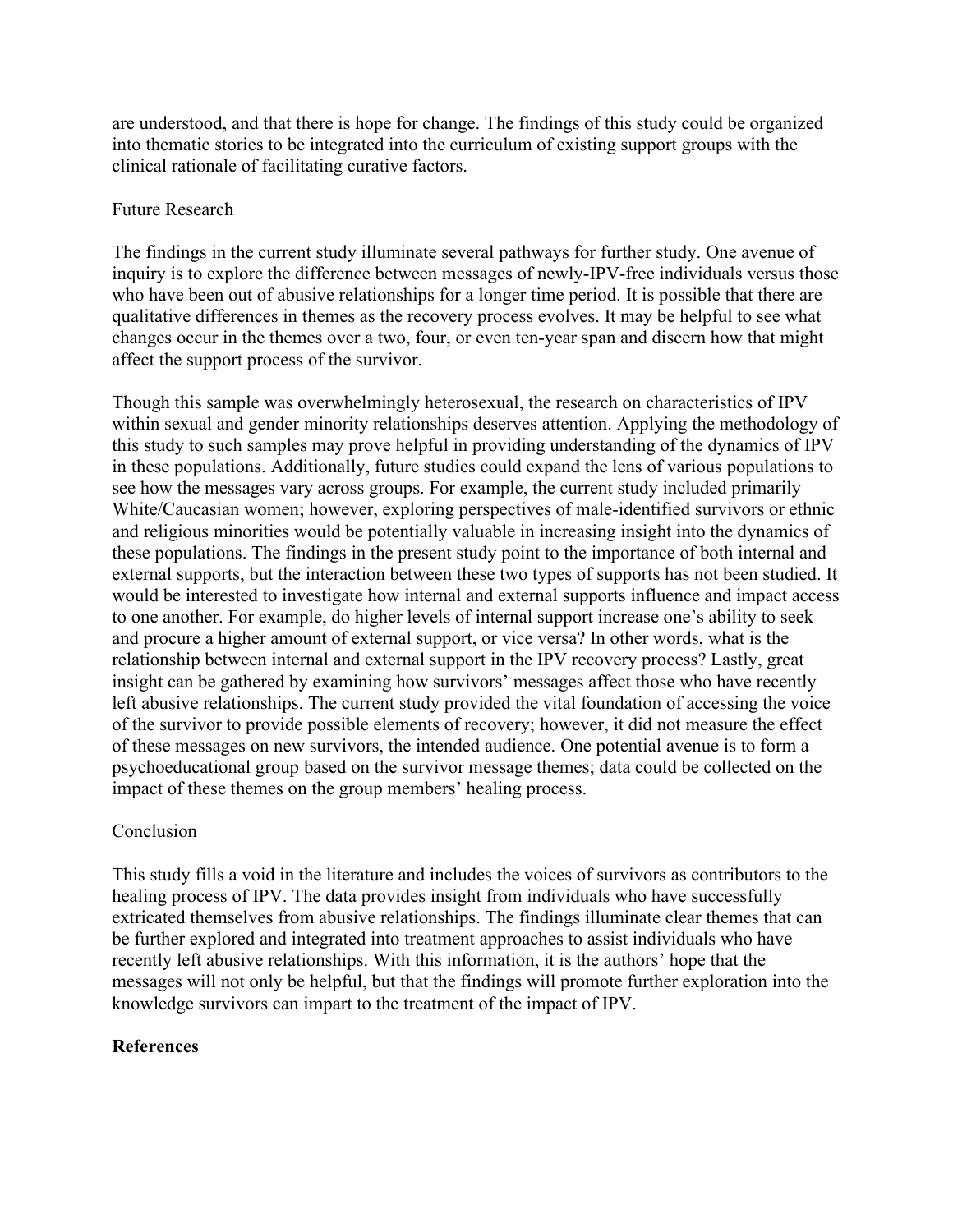Abrahams, H. (2007). *Supporting women after domestic violence: Loss, trauma and recovery*. London: Jessica Kingsley Publishers.

Ai, A. L., & Park, C. L. (2005). Possibilities of the positive following violence and trauma: Informing the coming decade of research. *Journal of Interpersonal Violence, 20*, 242– 250. [https://doi.org/10.1177/0886260504267746.](https://doi.org/10.1177/0886260504267746)

Allen, K., & Wozniak, D. F. (2011). The language of healing: Women's voices in healing and recovering from domestic violence. *Social Work in Mental Health, 9*(1), 37–55.

Anderson, K. M., Renner, L. M., & Danis, F. S. (2012). Recovery: Resilience and growth in the aftermath of domestic violence. *Violence Against Women, 18*(11), 1279–1299.

Association for Specialists in Group Work (ASGW). (2000). ASGW professional standards for the training of group workers. *Journal for Specialist in Group Work, 25*, 237–244.

Baly, A. R. (2010). Leaving abusive relationships: Constructions of self and situation by abused women. *Journal of Interpersonal Violence, 25*, 2297–2315.

Beeble, M. L., Bybee, D., Sullivan, C. M., & Adams, A. E. (2009). Main, mediating, and moderating effects of social support on the well-being of survivors of intimate partner violence across 2 years. *Journal of Consulting and Clinical Psychology, 77*(4), 718– 729. [https://doi.org/10.1037/a0016140.](https://doi.org/10.1037/a0016140)

Bergman, B., & Brismar, B. (1991). A 5-year follow-up study of 117 battered women. *American Journal of Public Health, 81*, 1486–1489.

Bostock, J., Plumpton, M., & Pratt, R. (2009). Domestic violence against women: Understanding social processes and women's experiences. *Journal of Community & Applied Social Psychology, 19*(2), 95–110. [https://doi.org/10.1002/casp.985.](https://doi.org/10.1002/casp.985)

Centers for Disease Control and Prevention (CDC) (2014). Intimate partner violence: Definitions*.* Retrieved November 10, 2018, from [http://www.cdc.gov/violenceprevention/intimatepartnerviolence/definitions.html.](http://www.cdc.gov/violenceprevention/intimatepartnerviolence/definitions.html) Accessed 10 Nov 2018.

Cerulli, C., Trabold, N., Kothari, C. L., Dichter, M. E., Raimondi, C., Lucas, J., Cobus, A., & Rhodes, K. V. (2015). In our voice: Survivors' recommendations for change. *Journal of Family Violence, 30*, 75–83. [https://doi.org/10.1007/s10896-014-9657-7.](https://doi.org/10.1007/s10896-014-9657-7)

Coker, A. L., Davis, K. E., Arias, I., Desai, S., Sanderson, M., Brandt, H. M., & Smith, P. H. (2002). Physical and mental health effects of intimate partner violence for men and women. *American Journal of Preventive Medicine, 23*, 260–268.

Davis, K., & Taylor, B. (2006). Stories of resistance and healing in the process of leaving abusive relationships. *Contemporary Nurse, 21*(2), 199– 208. [https://doi.org/10.5172/conu.2006.21.2.199.](https://doi.org/10.5172/conu.2006.21.2.199)

Dugan, M. K., & Hock, R. R. (2018). *It's my life now (3 rd ed.)*. New York: Routledge.

Dumitrescu, A. (2018). Personal and community resources for the victims of domestic violence. *Social Work Review / Revista De Asistenta Sociala, 17*(3), 107–113.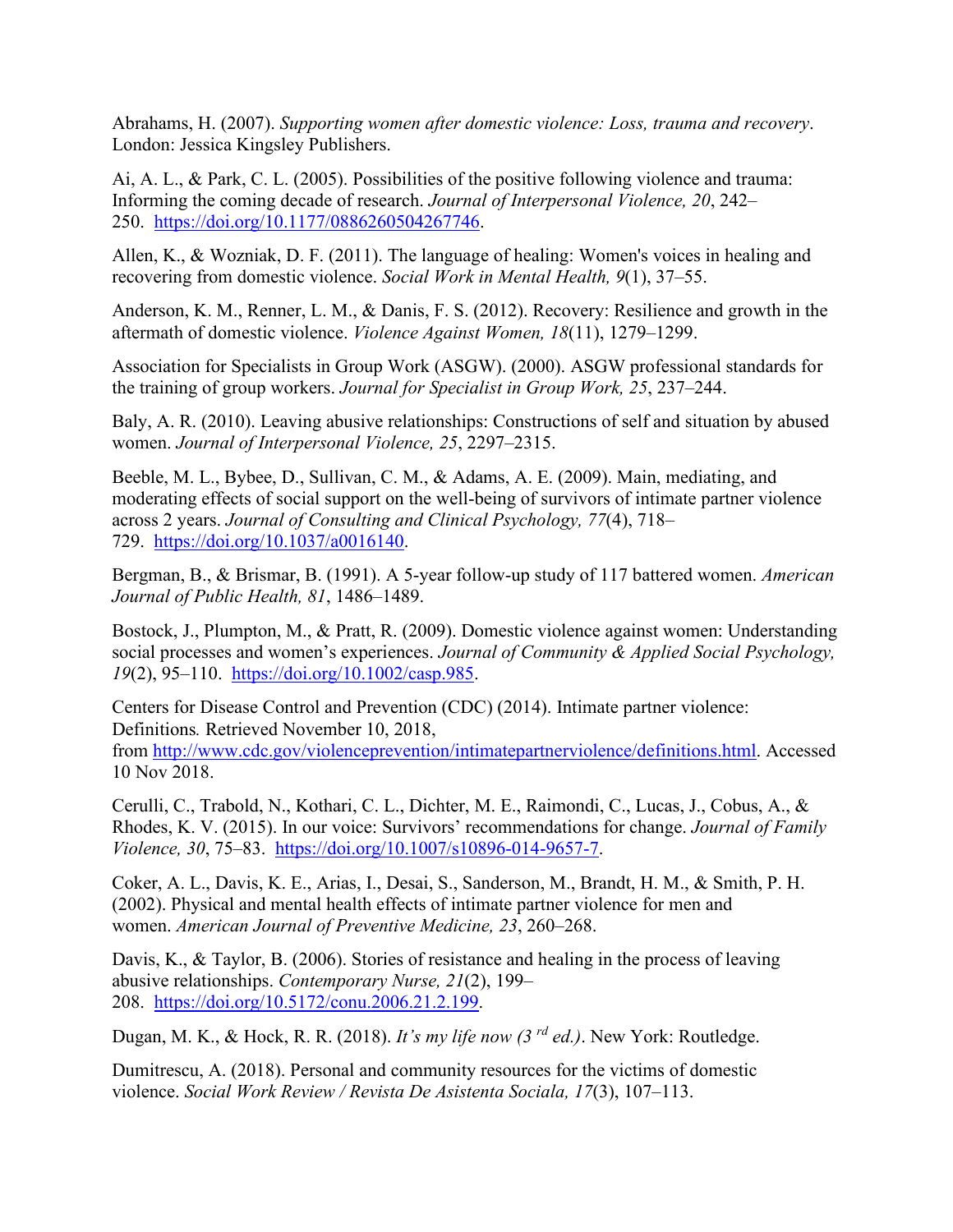Estrellado, A. F., & Loh, J. (2013). Factors associated with battered Filipino women's decision to stay in or leave an abusive relationship. *Journal of Interpersonal Violence, 29*(4), 575– 592. [https://doi.org/10.1177/0886260513505709.](https://doi.org/10.1177/0886260513505709)

Evans, I., & Lindsay, J. (2008). Incorporation rather than recovery: Living with the legacy of domestic violence. *Women's Studies International Forum, 31*, 355–362.

Fall, K. A., & Howard, S. (2017). Alternatives to domestic violence (4th ed.). New York: Routledge.

Farrell, M. L. (1996). Healing: A qualitative study of women recovering from abusive relationships with men. *Perspectives in Psychiatric Care, 32*, 23–32.

Flasch, P. S., Murray, C. E., & Crowe, A. (2015). Overcoming abuse: a phenomenological investigation of the journey to recovery from past intimate partner violence. *Journal of Interpersonal Violence, 32*(22), 3373–3401. [https://doi.org/10.1177/0886260515599161.](https://doi.org/10.1177/0886260515599161)

Flasch, P. S., Boote, D., & Robinson, E. H. (2019). Considering and navigating new relationships during recovery from intimate partner violence. *Journal of Counseling and Development, 97*, 148–159. [https://doi.org/10.1002/jcad.12246.](https://doi.org/10.1002/jcad.12246)

Gagnon, K. L., Wright, N., Srinivas, T., & DePrince, A. P. (2018). Survivors' advice to service providers: How to best serve survivors of sexual assault. *Journal of Aggression, Maltreatment & Trauma, 27*(10), 1125–1144. [https://doi.org/10.1080/10926771.2018.1426069.](https://doi.org/10.1080/10926771.2018.1426069)

Haney, W., Russell, M., Gulek, C., & Fierros, E. (1998). Drawing on education: Using student drawings to promote middle school improvement. *Schools in the Middle, 7*(3), 38–43.

Holsti, O. R. (1969). *Content analysis for the social sciences and humanities*. Reading: Addison-Wesley.

Hou, W.-L., Ko, N.-Y., & Shu, B.-C. (2013). Recovery experiences of Taiwanese women after terminating abusive relationships: A phenomenological study. *Journal of Interpersonal Violence, 28*, 157–175.

Kaysen, D., Dillworth, T. M., Simpson, T., Waldrop, A., Larimer, M. E., & Resick, P. A. (2007). Domestic violence and alcohol use: Trauma-related symptoms and motives for drinking. *Addictive Behaviors, 32*, 1272–1283.

Khaw, L., & Hardesty, J. L. (2007). Theorizing the process of leaving: Turning points and trajectories in the stages of change. *Family Relations, 56*, 413–425.

Lewis, S. D., Henriksen, R. C., Jr., & Watts, R. E. (2015). Intimate partner violence: The recovery experience. *Women & Therapy, 38*, 377– 394. [https://doi.org/10.1080/02703149.2015.1059223.](https://doi.org/10.1080/02703149.2015.1059223)

Mechanic, M., Weaver, T., & Resick, P. (2008). Mental health consequences of intimate partner abuse: A multidimensional assessment of four different forms of abuse. *Violence Against Women, 14*, 634–654.

Miles, M. B., & Huberman, A. M. (1994). *Qualitative data analysis: An expanded sourcebook* (2nd ed.). Thousand Oaks: Sage Publications.